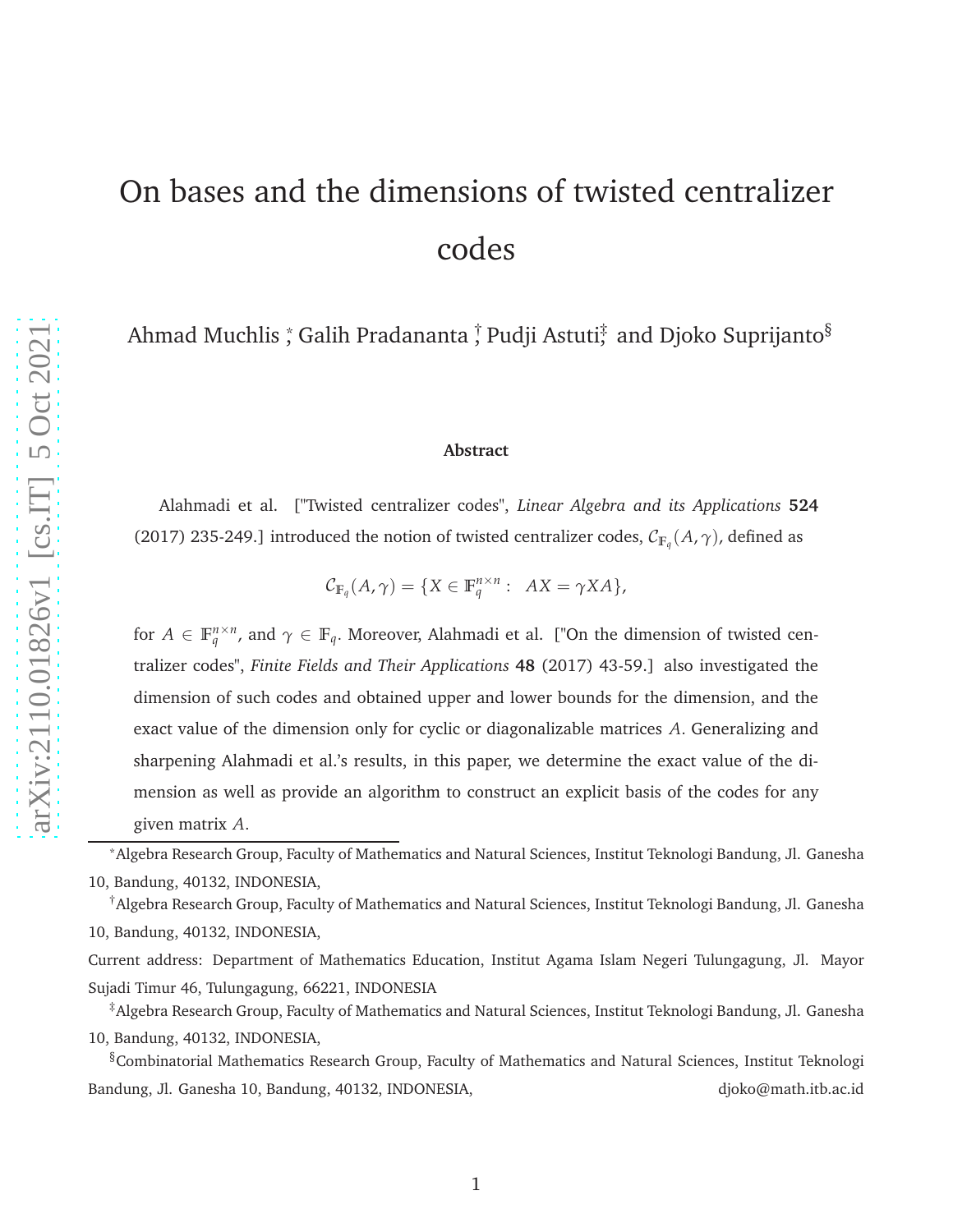### **1 Introduction**

In 2017, Alahmadi and his coauthors introduced a notion of twisted centralizer codes [\[2\]](#page-19-0). Let *A* be an  $n \times n$  matrix over a finite field  $\mathbb{F}_q := GF(q)$  and  $\gamma$  be an element in  $\mathbb{F}_q$ . The centralizer of *A* twisted by  $\gamma$ , denoted by  $\mathcal{C}_{\mathbb{F}_q}(A,\gamma)$ , is defined as

$$
\mathcal{C}_{\mathbb{F}_q}(A,\gamma) := \{ X \in \mathbb{F}_q^{n \times n} : AX = \gamma X A \}.
$$

It is easy to see that  $\mathcal{C}_{\mathbb{F}_q}(A,\gamma)$  is a linear subspace of the matrix space  $\mathbb{F}_q^{n\times n}$  over  $\mathbb{F}_q$ , and hence  $\mathcal{C}_{\mathbb{F}_q}(A,\gamma)$  is a linear code, called a twisted centralizer code, whose elements (i.e., codewords) are matrices, that can be viewed as vectors of length  $n^2$ , by reading them column-by-column. The notion of twisted centralizer codes is a generalization of centralizer codes [\[1\]](#page-19-1), since a centralizer code is a twisted centralizer code, twisted by  $1 = \gamma \in \mathbb{F}_q$ .

Regarding twisted centralizer codes, so far, Alahmadi et al. ([\[2\]](#page-19-0),[\[3\]](#page-19-2)) have determined an upper and lower bound for the dimension, and obtained the exact values of the dimension only for cyclic or diagonalizable matrices *A*. Moreover, they [\[1\]](#page-19-1) also state, "In general determining the dimension of such a code  $<sup>1</sup>$  $<sup>1</sup>$  $<sup>1</sup>$  given A is a non-trivial problem, and we were only able to give</sup> a spectral characterization of the dimension over an extension of the base field"<sup>[2](#page-1-1)</sup>. Continuing and improving the results obtained by Alahmadi et al. ([\[2\]](#page-19-0),[\[3\]](#page-19-2)), the purpose of this paper is to provide the exact dimension of the codes, for any given matrix *A*. Moreover, we also provide an algorithm to construct a basis of the codes explicitly. The key idea to attack the problem is by observing twisted centralizer codes from the viewpoint of module theory, namely by transforming a twisted centralizer code into a polynomial module of homomorphisms. By taking this viewpoint, we solve the "non-trivial problem" in a more general setting, namely for arbitrary given *γ* ∈ **F***q*, in an elementary way. Furthermore, and in contrast to Alahmadi et al. approach, the investigation of the proposed results keeps the underlying field being the base one; that is, lifting the problem over a field extension is not necessary.

The organization of the paper is as follows. In Section 2 we provide basic facts on some structural aspects of polynomial modules of homomorphisms. The main result is provided in Section 3. The paper is ended by concluding remarks in Section 4. We follow [\[4\]](#page-20-0) and [\[6\]](#page-20-1) for undefined terms

<sup>&</sup>lt;sup>1</sup>Namely, a twisted centralizer code with  $\gamma = 1$ .

<span id="page-1-1"></span><span id="page-1-0"></span> $^{2}[1]$  $^{2}[1]$ , pp. 76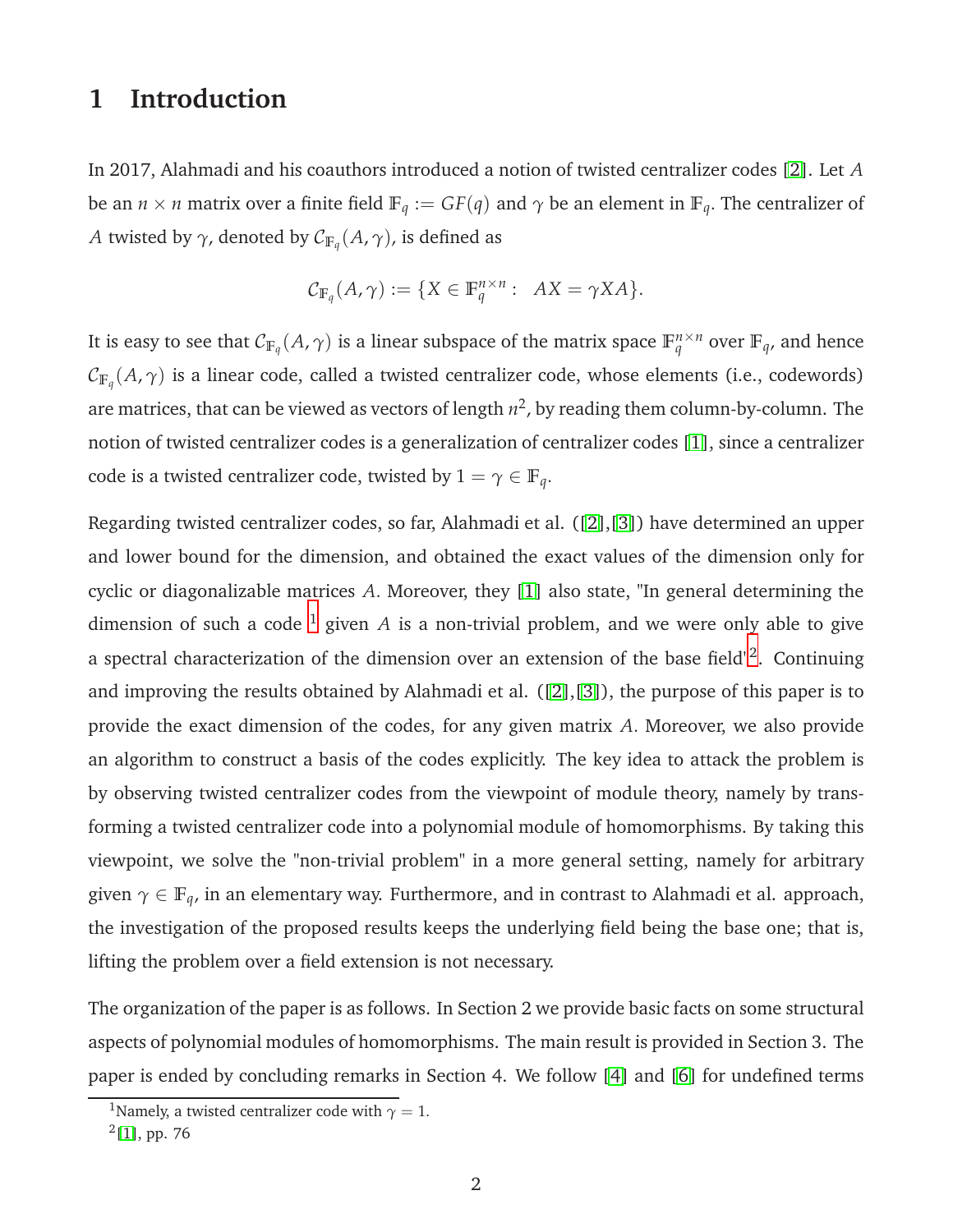in coding theory and module theory, respectively.

# **2 F***q*[*x*]**-module of homomorphisms: basic facts**

From now on  $\mathbb{F}_q[x]$  is the polynomial ring over the finite field  $\mathbb{F}_q$  of order *q*. In this section, we provide a decomposition of an  $\mathbb{F}_q[x]$ -module of homomorphisms. We do such a thing, since we can consider twisted centralizer codes as  $\mathbb{F}_q[x]$ -modules of homomorphisms, as we show in the next section (see Section 3). Our decomposition will make it easy to study the structure of twisted centralizer codes.

Projection and injection homomorphisms are our main decomposition tool. We will use a slightly abused notations of projection and injection. For an  $\mathbb{F}_q[x]$ -module with direct decomposition  $M = N \oplus K$ , the projection  $\rho$  from *M* on submodule *N* along the submodule *K*,  $\rho(x + y) = x$ for all  $x \in N$ ,  $y \in K$ , can be considered as having the codomain *N* or *M*. In a similar way, an injection *ι* from *N* to *M*,  $\iota(x) = x$  for all  $x \in N$ , can be considered as having the domain *N* or *M* with  $\iota(y) = 0$  for all  $y \in K$ .

We notice that some facts are well known, but we mention here for the reader's convenience. Let *N* and *M* be  $\mathbb{F}_q[x]$ -modules. Let  $\text{Hom}_{\mathbb{F}_q[x]}(N,M)$  denote the set of  $\mathbb{F}_q[x]$ -module homomorphisms from *N* to *M*. It is clear that  $\text{Hom}_{\mathbb{F}_q[x]}(N,M)$  is also an  $\mathbb{F}_q[x]$ -module and we call it  $\mathbb{F}_q[x]$ -module of homomorphisms (from *N* to *M*).

Let  $A \in \mathbb{F}_q^{n \times n}$ . Let us define an action

$$
f(x) \cdot u := f(A)u
$$
, for every  $f(x) \in \mathbb{F}_q[x]$  and  $u \in \mathbb{F}_q^{n \times m}$ .

By this action,  $\mathbb{F}_q^{n \times m}$  can be regarded as an  $\mathbb{F}_q[x]$ -module, which we call an  $\mathbb{F}_q[x]$ -module induced by *A*. Alahmadi et al. employed properties of  $\mathbb{F}_q^n$  as an  $\mathbb{F}_q[x]$ -module to decompose a twisted centralizer code  $\mathcal{C}_{\mathbb{F}_q}(A,\gamma)$ . Further, they noted that a centralizer code  $\mathcal{C}_{\mathbb{F}_q}(A,1)$  is an  $\mathbb{F}_q$ -algebra and a twisted centralizer code  $\mathcal{C}_{\mathbb{F}_q}(A,\gamma)$  is an  $\mathcal{C}_{\mathbb{F}_q}(A,1)$ -module (see [\[3,](#page-19-2) pp. 44]). In Section 3, with the right choice of an action we will show that the twisted centralizer code  $\mathcal{C}_{\mathbb{F}_q}(A,\gamma)$  is an  $\mathbb{F}_q[x]$ -module of homomorphisms. This fact gives us materials to study the structures of twisted centralizer codes from module theory's viewpoint.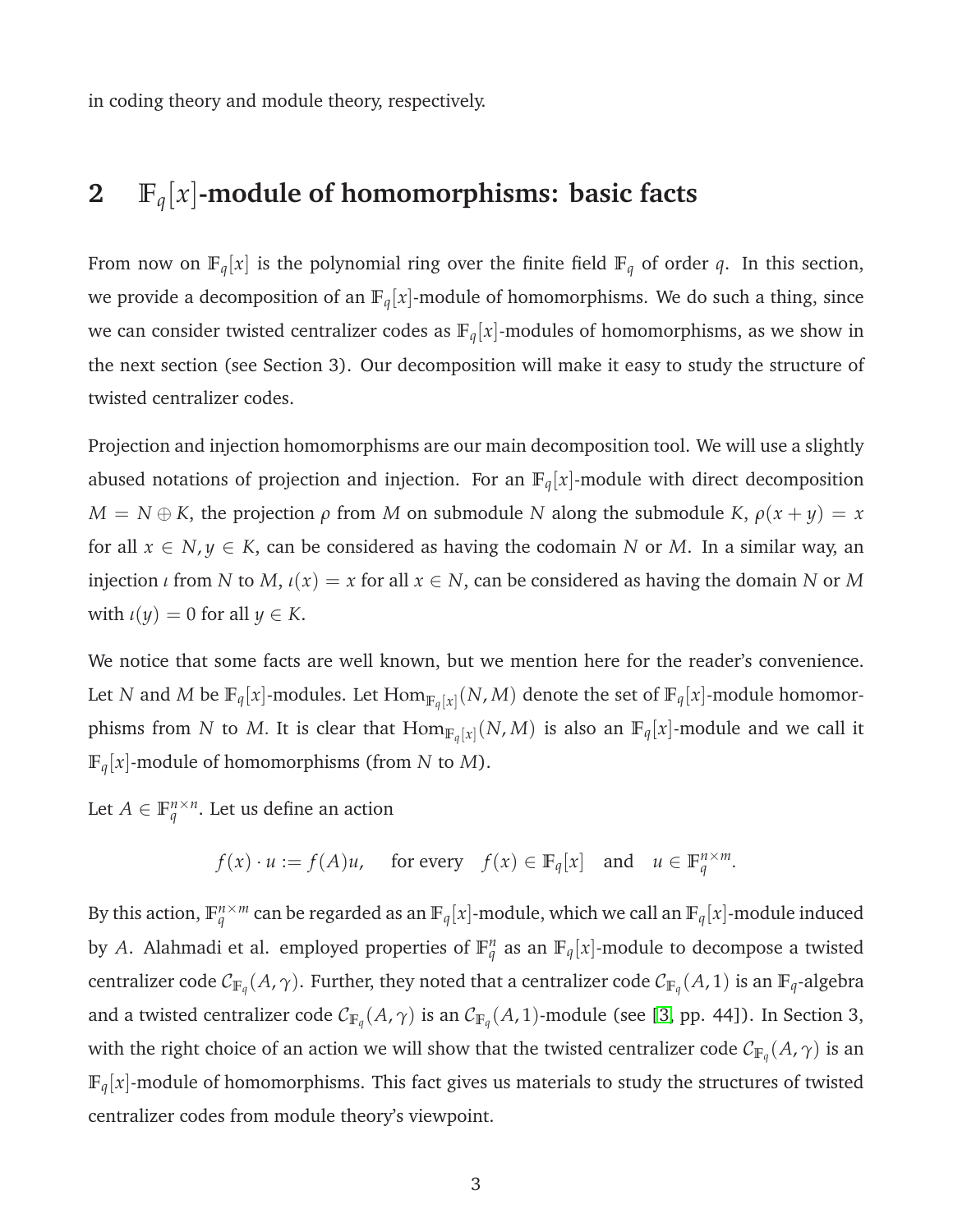It is well known that the polynomial ring  $\mathbb{F}_q[x]$  is a principal ideal domain and every finitely generated torsion module over a principal ideal domain can be decomposed into its primary submodules. Further, any finitely generated primary module over a principal ideal domain can be decomposed as a direct sum of cyclic submodules. Hence, we will use those facts and the following two lemmas to derive the decomposition of an  $\mathbb{F}_q[x]$ -module of homomorphisms between two finitely generated torsion modules. The first lemma is a fact concerning a decomposition of modules. The proof can be directly derived from the decomposition form of both modules.

<span id="page-3-0"></span>**Lemma 2.1.** *Let N, M be two*  $\mathbb{F}_q[x]$ *-modules having decompositions* 

$$
N = N_1 \oplus \cdots \oplus N_n, \text{ and}
$$

$$
M = M_1 \oplus \cdots \oplus M_m.
$$

Let  $\rho_i$  be the projection from N on  $N_i$  along  $\oplus_{\nu=1,\nu\neq i}^nN_\nu$  for  $i=1,2,\ldots,n,$  and  $\iota_j$  be the injection from  $M_j$  to  $M$  for  $j = 1, 2, \ldots, m$ . Then  $\mathrm{Hom}_{\mathbb{F}_q[x]}(N, M) = \bigoplus_{i=1}^n \bigoplus_{j=1}^m \iota_j \, \mathrm{Hom}_{\mathbb{F}_q[x]}(N_i, M_j) \rho_i$ .

The second lemma is a fact concerning the order of modules. For any finitely generated torsion  $\mathbb{F}_q[x]$ -module *M*, we denote  $o(M)$  as an order of *M*.

<span id="page-3-1"></span>**Lemma 2.2.** *Let N and M be torsion*  $\mathbb{F}_q[x]$ *-modules where*  $gcd(o(N), o(M)) = 1$ *. Then* 

$$
\mathrm{Hom}_{\mathbb{F}_q[x]}(N,M)=\{0\}.
$$

**Proof.** Let  $o(N) = h$  and  $o(M) = g$ . Let  $\theta \in \text{Hom}_{\mathbb{F}_q[x]}(N,M)$  and  $u \in N$ . Because  $\gcd(h,g) = 1$ , so there exist  $a, b \in \mathbb{F}_q[x]$  such that  $ah + bg = 1$ . Consider that  $\theta(u) = \theta(1 \cdot u) = \theta((ah + bg) \cdot$  $u$ ) =  $\theta((ah) \cdot u) + bg \cdot \theta(u)$ . Because  $h = o(N)$ , so  $h \cdot u = 0$ . Because  $g = o(M)$ , so  $g \cdot \theta(u) = 0$ . This implies  $\theta(u) = 0$  for every  $u \in N$ . Hence  $\theta = 0$ . Therefore  $\text{Hom}_{\mathbb{F}_q[x]}(N, M) = \{0\}$ .

As mentioned before, any finitely generated  $\mathbb{F}_q[x]$ -module can be decomposed as the direct sum of its primary submodules with order prime/irreducible power. Combining this fact and the above two lemmas we obtain the following corollary.

**Corollary 2.3.** *Let N be an*  $\mathbb{F}_q[x]$ *-module having primary decomposition* 

$$
N=N_{p_1}\oplus\cdots\oplus N_{p_n}
$$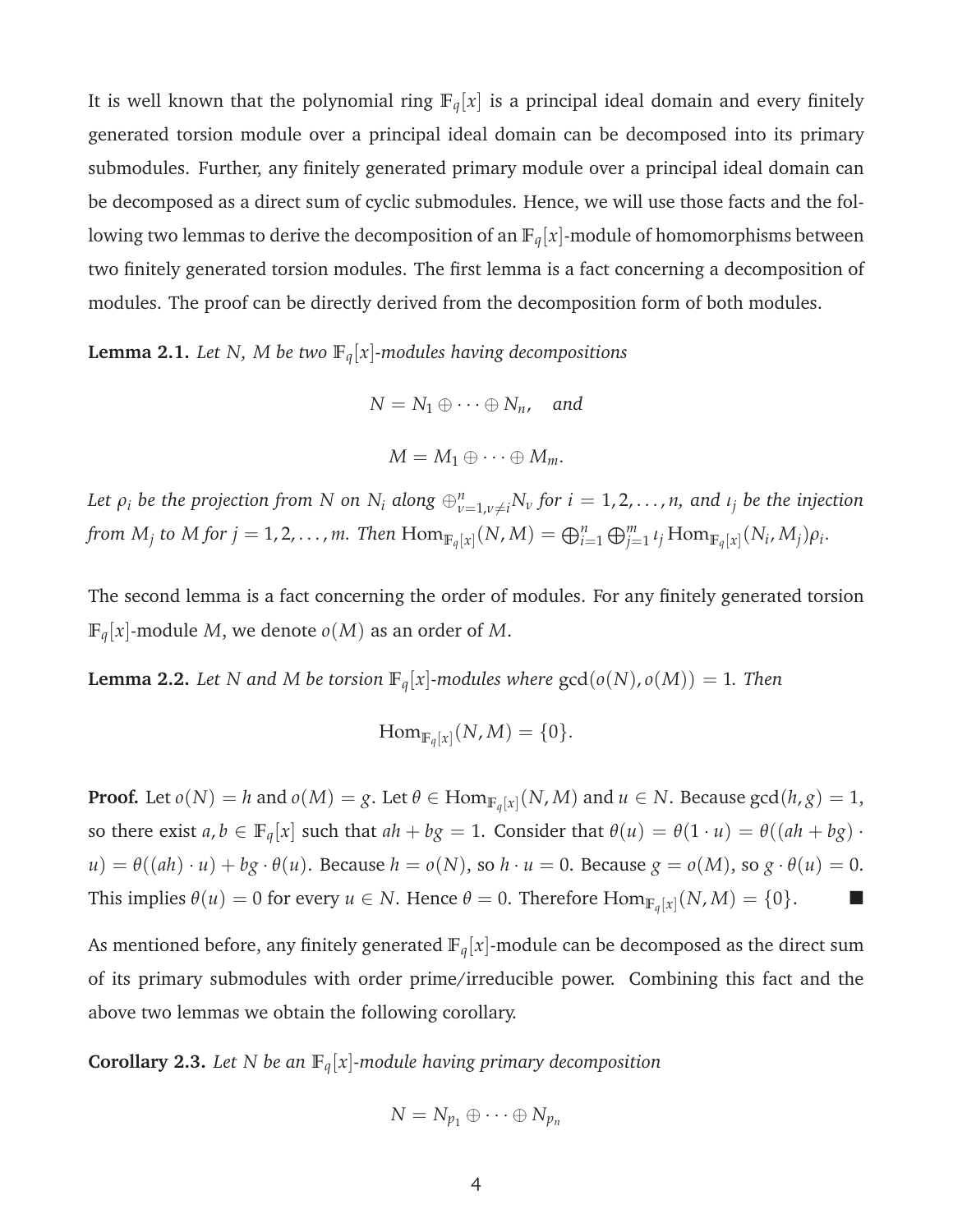*with order*  $o(N_{p_i}) = p_i^{\nu_i}$  $e^{v_i}$  *for some*  $p_i$ *,*  $i=1,\ldots,n$  *different irreducible monic elements in*  $\mathbb{F}_q[x]$  *and M be an* **F***q*[*x*]*-module having primary decomposition*

$$
M=M_{r_1}\oplus\cdots\oplus M_{r_m}
$$

*with order*  $o(M_{r_j}) = r_j^{\mu_j}$ *j for some distinct irreducible monic elements r<sup>j</sup> in* **F***q*[*x*], *j* = 1, . . . , *m. Let*  $\rho_{p_i}$  be the projection from N on  $N_{p_i}$  along  $\oplus_{\tau=1,\tau\neq i}^nN_{p_\tau}$  and  $\iota_{r_j}$  be the injection from  $M_{r_j}$  to M. It *follows then*

$$
\operatorname{Hom}_{\mathbb{F}_q[x]}(N,M) = \bigoplus_{i=1}^k \iota_{s_i} \operatorname{Hom}_{\mathbb{F}_q[x]}(N_{s_i}, M_{s_i}) \rho_{s_i}
$$

*where*  ${s_1, \dots, s_k} = {p_1, \dots, p_n} \cap {r_1, \dots, r_m}$ .

The above corollary uses the fact that  $\text{Hom}_{\mathbb{F}_q[x]}(N_{p_i},M_{r_j})=\{0\}$  when  $\gcd(p_i,r_j)=1.$ 

Next, let us look at the case when the modules *N* and *M* are primary modules whose order are not relatively prime. Regarding the primary cyclic decomposition (see, e.g., [\[6\]](#page-20-1)), we know that primary submodules can be decomposed as a direct sums of cyclic submodules. Combining this fact and Lemma [2.1,](#page-3-0) we obtain the following corollary.

**Corollary 2.4.** Let p be an irreducible element in  $\mathbb{F}_q[x]$  and N, M be primary  $\mathbb{F}_q[x]$ *-modules having cyclic decompositions as*

$$
N = \langle u_1 \rangle \oplus \cdots \oplus \langle u_k \rangle
$$

*where*  $o(u_i) = p^{a_i}$  for every  $i = 1, ..., k$ ,  $a_1 \ge a_2 \ge ... \ge a_k$ , and

$$
M = \langle v_1 \rangle \oplus \cdots \oplus \langle v_\ell \rangle
$$

where  $o(v_j)=p^{b_j}$  for every  $j=1,\ldots,\ell$  and  $b_1\ge b_2\ge\cdots\ge b_\ell.$  Let  $\iota_j$  be the injection from  $\langle v_j\rangle$ to M for every  $j=1,\ldots,\ell$  and  $\rho_i$  be the projection from N on  $\langle u_i\rangle$  along  $\oplus_{\nu=1,\nu\neq i}^n\langle u_\nu\rangle$  for every  $i = 1, ..., k$ . Then  $\text{Hom}_{\mathbb{F}_q[x]}(N, M) = \bigoplus_{i=1}^k \bigoplus_{j=1}^\ell \iota_j \text{Hom}_{\mathbb{F}_q[x]}(\langle u_i \rangle, \langle v_j \rangle) \rho_i$ .

We now determine a generator of an  $\mathbb{F}_q[x]$ -module of homomorphisms between two cyclic  $\mathbb{F}_q[x]$ modules which is obviously cyclic. For that purpose we first define the following. For  $f, g \in$  $\mathbb{F}_q[x]$ , define min $\{f, g\} :=$  $\sqrt{ }$  $\int$  $\mathcal{L}$ *f*, if  $\deg f \le \deg g$ , *g*, if  $\deg f > \deg g$ .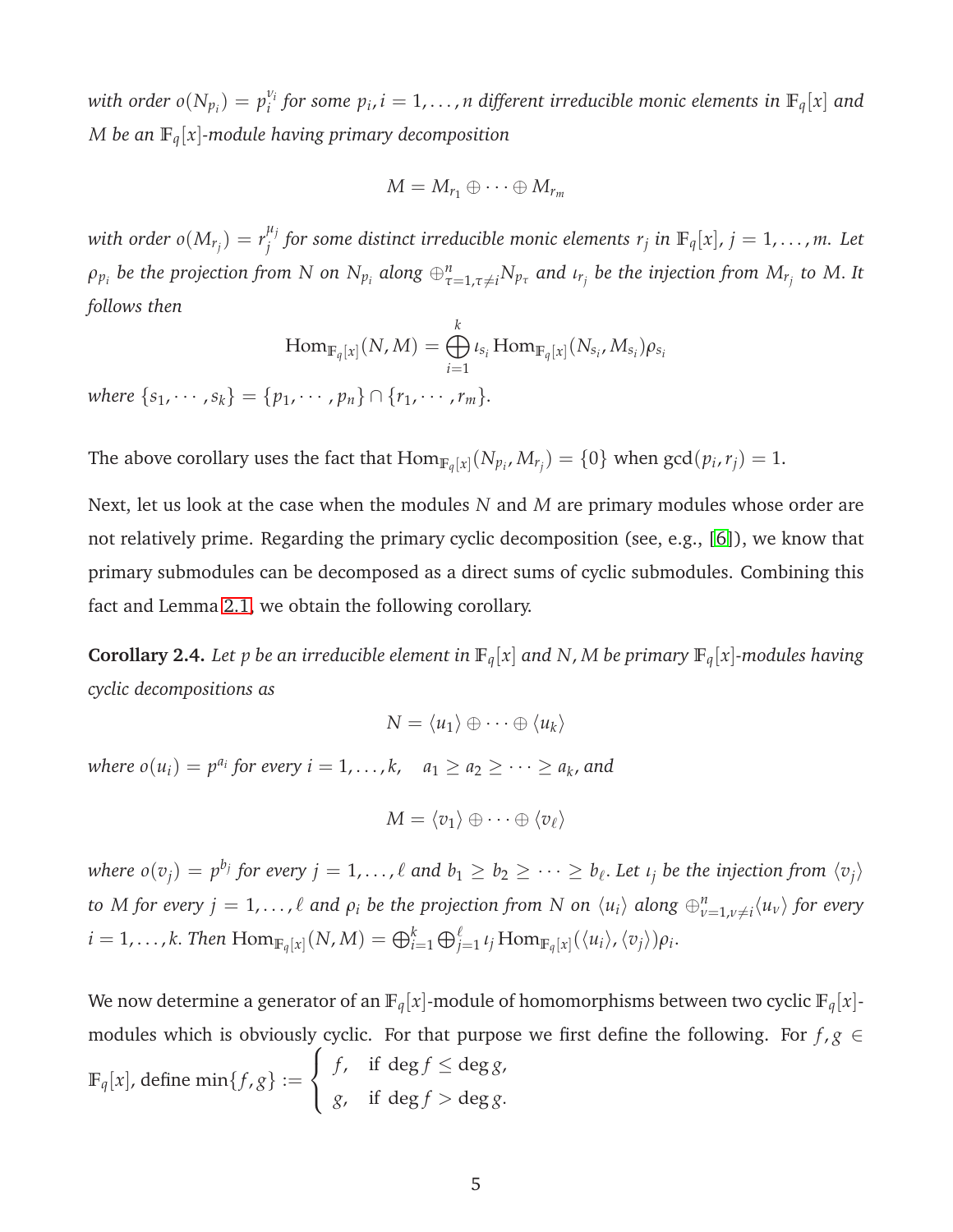<span id="page-5-0"></span>**Lemma 2.5.** Let  $\langle u \rangle$  and  $\langle v \rangle$  be cyclic  $\mathbb{F}_q[x]$ -modules where  $gcd(o(u), o(v)) = min\{o(u), o(v)\}.$ *Then we have*

$$
\operatorname{Hom}_{\mathbb{F}_q[x]}(\langle u \rangle, \langle v \rangle) = \langle \theta \rangle, \text{ where } \theta(u) = \frac{o(v)}{\gcd(o(u), o(v))} \cdot v.
$$

**Proof.** Let  $\gcd(o(u),\ o(v))=d$  and  $o(v)=dr.$  Consider  $\theta\in\text{Hom}_{\mathbb{F}_q[x]}(\langle u\rangle,\langle v\rangle)$  which maps  $u$  to  $r \cdot v$ . Let  $\varphi \in \text{Hom}_{\mathbb{F}_q[x]}(\langle u \rangle, \langle v \rangle), \varphi(u) = p \cdot v$  for some  $p \in \mathbb{F}_q[x]$ . Then  $d(p \cdot v) = d \cdot \varphi(u) = 0$ . This implies  $o(v) \mid dp$ , and hence  $r \mid p$ , which is equivalent to  $p = rs$  for some  $s \in \mathbb{F}_q[x]$ . Hence  $\varphi(u) = (sr) \cdot v = s \cdot \theta(u)$  and  $\varphi \in \langle \theta \rangle$ . Therefore  $\text{Hom}_{\mathbb{F}_q[x]}(\langle u \rangle, \langle v \rangle) = \langle \theta \rangle$ .

Let us observe an example.

**Example 2.1.** Let  $N = \mathbb{F}_3^3$  $3<sub>3</sub>$  be an  $\mathbb{F}_3$ -module induced by  $\sqrt{ }$  $\begin{array}{c} \begin{array}{c} \begin{array}{c} \end{array} \\ \begin{array}{c} \end{array} \end{array} \end{array}$ 0 0 0 0 0 1 0 0 0 1  $\begin{array}{c} \n\end{array}$ . Then its primary cyclic decomposition is  $N = \langle [1 \ 0 \ 0]^t \rangle \oplus \langle [0 \ 0 \ 1]^t \rangle$  $N(x)$ where  $o([1 \ 0 \ 0]^t) = x$  and  $o([0 \ 0 \ 1]^t) = x^2$ . Let  $M =$  $\mathbb{F}_2^2$  $_3^2$  be an  $\mathbb{F}_3$ -module induced by  $\sqrt{ }$  $\overline{1}$ 0 0 1 0 1 . Then its primary cyclic decomposition is  $M = \langle [1 \ 0]^t \rangle$  ${M_{(x)}}$ where  $o([1 \ 0]^t) = x^2$ . Then

$$
\text{Hom}_{\mathbb{F}_3[x]}(N,M) = \iota_1 \text{Hom}_{\mathbb{F}_3[x]}(\langle [1\ 0\ 0]^t \rangle, \langle [1\ 0]^t \rangle) \rho_1 \oplus \iota_1 \text{Hom}_{\mathbb{F}_3[x]}(\langle [0\ 0\ 1]^t \rangle, \rangle \langle [1\ 0]^t \rangle \rho_2
$$
\n
$$
= \left\langle \begin{bmatrix} 0 & 0 & 0 \\ 1 & 0 & 0 \end{bmatrix} \right\rangle \oplus \left\langle \begin{bmatrix} 0 & 1 & 0 \\ 0 & 0 & 1 \end{bmatrix} \right\rangle.
$$

 $\diamondsuit$ 

From the explanation above we identify that the orders of primary submodules as well as the orders of cyclic submodules in their decomposition play an important role on determining the structure of **F***q*[*x*]-module of homomorphisms. The multiset of orders of cyclic submodules in the decomposition of primary submodules of a module *M* is called the elementary divisors of *M* and denoted by ElemDiv(*M*) [\[6\]](#page-20-1).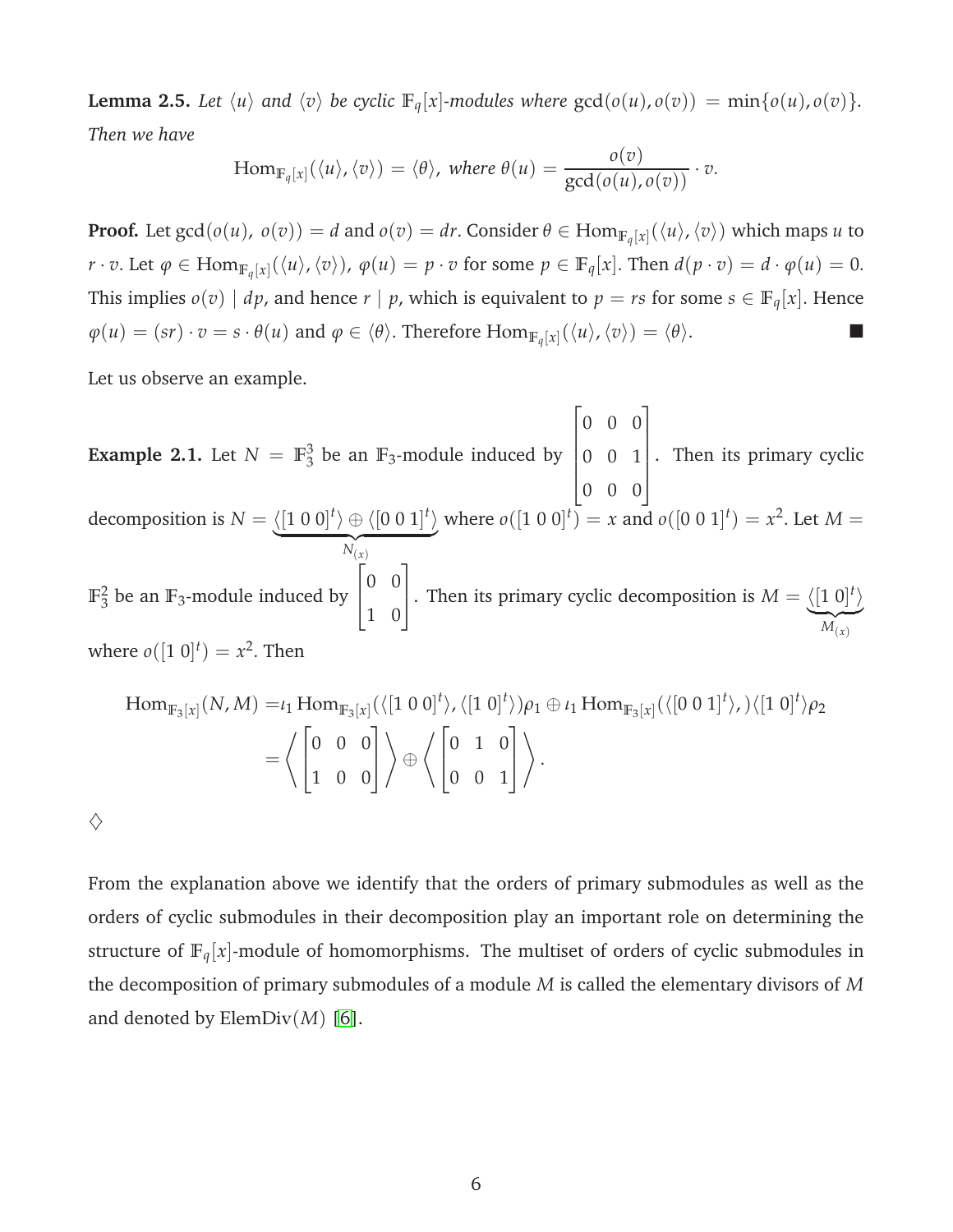### **3 Bases for and dimensions of twisted centralizer codes**

In this section we determine a basis for and the dimension of a twisted centralizer code. We show first, that a twisted centralizer code is nothing but an  $\mathbb{F}_q[x]$ -module of homomorphisms. As a consequence, we can decompose a twisted centralizer code as we did in the previous section. At the end, we determine a primary cyclic decomposition of a twisted centralizer code, and then extract a basis for and the dimension of it explicitly.

We divide it into two cases: twisted centralizer codes twisted by  $\gamma = 0$ , and twisted by  $\gamma \neq 0$ . To obtain the result for twisted centralizer codes twisted by  $\gamma \neq 0$ , we consider first twisted polynomials and derive their properties.

### **3.1 Twisted centralizer codes with**  $\gamma = 0$

We obtain a theorem regarding the centralizer code of *A* which is twisted by 0, namely

$$
\mathcal{C}_{\mathbb{F}_q[x]}(A,0) = \{ X \in \mathbb{F}_q^{n \times n} : AX = 0 \}.
$$

<span id="page-6-0"></span>**Theorem 3.1.** Let a primary cyclic decomposition of  $\mathbb{F}_q^n$  as  $\mathbb{F}_q[x]$ -module induced by A be

$$
\mathbb{F}_q^n = \underbrace{\left[ \langle v_{1,1} \rangle \oplus \cdots \oplus \langle v_{1,l(1)} \rangle \right]}_{(\mathbb{F}_q^n)_{p_1}} \oplus \cdots \oplus \underbrace{\left[ \langle v_{m,1} \rangle \oplus \cdots \oplus \langle v_{m,l(m)} \rangle \right]}_{(\mathbb{F}_q^n)_{p_m}}
$$

*where*  $p_1 = x$  *and*  $o(v_{k,j}) = p_k^{s(k,j)}$  $f_k^{(k,j)}$  for every  $k = 1, \ldots, m$  and  $j = 1, \ldots, l(k)$ . Then

$$
C_{\mathbb{F}_q[x]}(A,0) = \bigoplus_{i=1}^n \bigoplus_{j=1}^{l(1)} \langle E^i_{x^{s(1,j)-1}v_{1,j}} \rangle
$$

*where E i*  $_{x^{s(1,j)-1}v_{1,j}}^i$  is in  $\mathbb{F}_q^{n\times n}$  with zero columns except the i-th column which is equal to  $x^{s(1,j)-1}\cdot v_{1,j}.$ 

**Proof.** Obviously,  $\bigoplus_{i=1}^{n} \bigoplus_{j=1}^{l(1)} \langle E_j^i \rangle$  $\mathcal{C}^{\iota}_{\mathbb{F}_{q}[x]\setminus[-1_{\mathcal{V}_{1,j}}$}\rangle\ \subseteq\ \mathcal{C}_{\mathbb{F}_{q}[x]}(A,0).$  Now let  $X\ \in\ \mathcal{C}_{\mathbb{F}_{q}[x]}(A,0).$  Because  $\mathbb{F}_q^{n\times n}=\oplus_{i=1}^n\oplus_{k=1}^m\oplus_{j=1}^{l(k)}\langle E_{v_{kj}}^i\rangle$ , so  $X$  can be stated as  $X=\sum_{i=1}^n\sum_{k=1}^m\sum_{j=1}^{l(k)}$  $f^{l(k)}_{j=1} f_{i,k,j} E^i_{v_{k,j}}$  where  $f_{i,k,j} \in$  $\mathbb{F}_q[x]$ . Since  $X \in \mathcal{C}_{\mathbb{F}_q[x]}(A,0)$ , we get  $0 = AX = \sum_{i=1}^n \sum_{k=1}^m \sum_{j=1}^{l(k)}$  $j_{j=1}^{l(k)}xf_{i,k,j}E_{v_{k,j}}^{i}$ . This implies  $p_{k}^{s(k,j)}$ *k* |  $xf_{i,k,j}$ . Because  $\gcd(x,p_k) = 1$  for  $k \neq 1$ , so  $p_k^{s(k,j)}$  $f_{ik,j}^{s(k,l)} \mid f_{i,k,j}.$  Hence  $f_{i,k,j}E_{v_{k,j}}^i = 0$ , for  $k \neq 1.$  For  $k = 1$ ,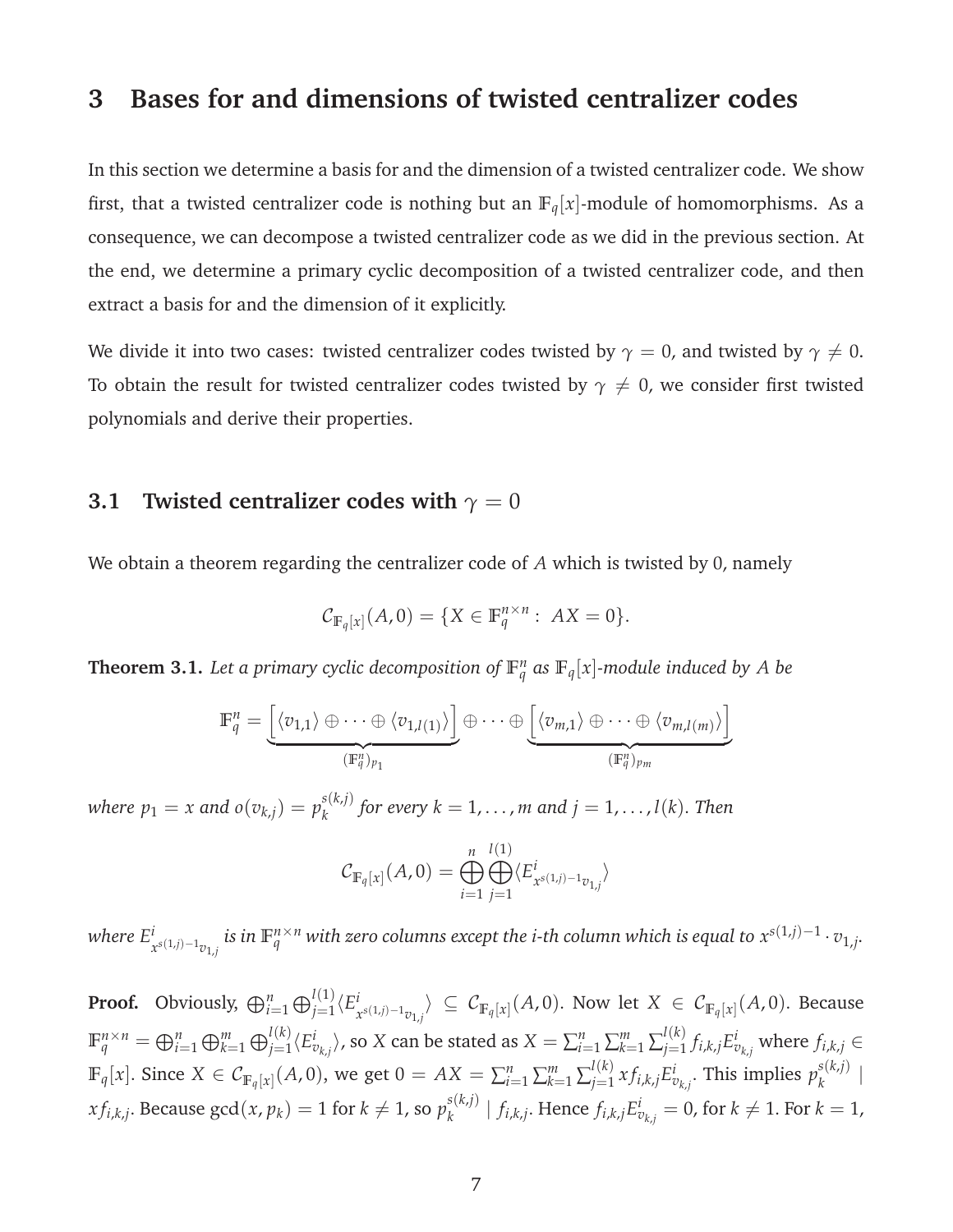we get 
$$
x^{s(1,j)} | x f_{i,k,j}
$$
. Then  $f_{i,k,j} \in \langle x^{s(1,j)-1} \rangle$ . This implies  $X \in \bigoplus_{i=1}^n \bigoplus_{j=1}^{l(1)} \langle E_{x^{s(1,j)-1}v_{1,j}}^i \rangle$ . Hence  

$$
C_{\mathbb{F}_q[x]}(A,0) \subseteq \bigoplus_{i=1}^n \bigoplus_{j=1}^{l(1)} \langle E_{x^{s(1,j)-1}v_{1,j}}^i \rangle
$$
. Therefore  $C_{\mathbb{F}_q[x]}(A,0) = \bigoplus_{i=1}^n \bigoplus_{j=1}^{l(1)} \langle E_{x^{s(1,j)-1}v_{1,j}}^i \rangle$ .

The above theorem gives a structure of twisted centralizer codes of *A* twisted by 0 as a module. Then as a vector space, the dimension of a centralizer code of *A* twisted by 0 can be directly determined.

**Corollary 3.2.** Let  $A \in \mathbb{F}_q^{n \times n}$  has nullity  $k_0$ . Then  $\dim \mathcal{C}_{\mathbb{F}_q[x]}(A, 0) = k_0 n$ .

**Proof.** Let a primary cyclic decomposition of  $\mathbb{F}_q^n$  be given by

$$
\mathbb{F}_q^n = \underbrace{\left[ \langle v_{1,1} \rangle \oplus \cdots \oplus \langle v_{1,l(1)} \rangle \right]}_{(\mathbb{F}_q^n)_{p_1}} \oplus \cdots \oplus \underbrace{\left[ \langle v_{m,1} \rangle \oplus \cdots \oplus \langle v_{m,l(m)} \rangle \right]}_{(\mathbb{F}_q^n)_{p_m}}.
$$

where  $p_1 = x$  and  $o(v_{k,j}) = p_k^{s(k,j)}$  $f_k^{(k,j)}$  for every  $k = 1, ..., m$  and  $j = 1, ..., l(k)$ . By Theorem [3.1,](#page-6-0)  $\text{ker}(A) = \bigoplus_{j=1}^{l(1)} \langle x^{s(1,j)-1}v_{1,j} \rangle$ . Then  $k_0 = l(1)$ . Again, by Theorem [3.1,](#page-6-0)  $\mathcal{C}_{\mathbb{F}_q[x]}(A,0) =$  $\bigoplus_{i=1}^n\bigoplus_{j=1}^{l(1)}\langle E^i_j$  $\int_{x^{s(1,j)-1}v_{1,j}}$ . Then dim  $C_{\mathbb{F}_q[x]}(A,0) = nl(1) = nk_0$ . ■

#### **3.2 Twisted polynomial**

We consider twisted polynomials and derive their properties. The following definition is adapted from twisted characteristic polynomial in [\[3\]](#page-19-2).

**Definition 3.1.** Let  $0 \neq \gamma \in \mathbb{F}_q$ ,  $f(x) \in \mathbb{F}_q[x]$ , and  $\deg(f)$  be the degree of *f*. The  $\gamma$ -twisted polynomial of  $f(x)$ , denote by  $f^{\gamma}(x)$ , is defined as  $f^{\gamma}(x) := \gamma^{\deg(f)} f(x/\gamma)$ .

**Remark 3.1.** Observe that  $f^{1/\gamma}(x) = \gamma^{-\deg(f)} f(\gamma x)$ . Moreover,  $f^{1/\gamma}$  and  $f^{\gamma}$  are monic if and only if *f* is monic.

Since deg( $f(x)$ ) = deg( $f(\gamma x)$ ) = deg( $f(x/\gamma)$ ), we also have

<span id="page-7-0"></span>
$$
\deg(f) = \deg(f^{\gamma}) = \deg(f^{1/\gamma}).\tag{1}
$$

<span id="page-7-1"></span>**Proposition 3.3.** *Let*  $f(x) \in \mathbb{F}_q[x]$ *. Then the following statements are equivalent.* 

(1)  $f(x) = g(x)h(x)$ .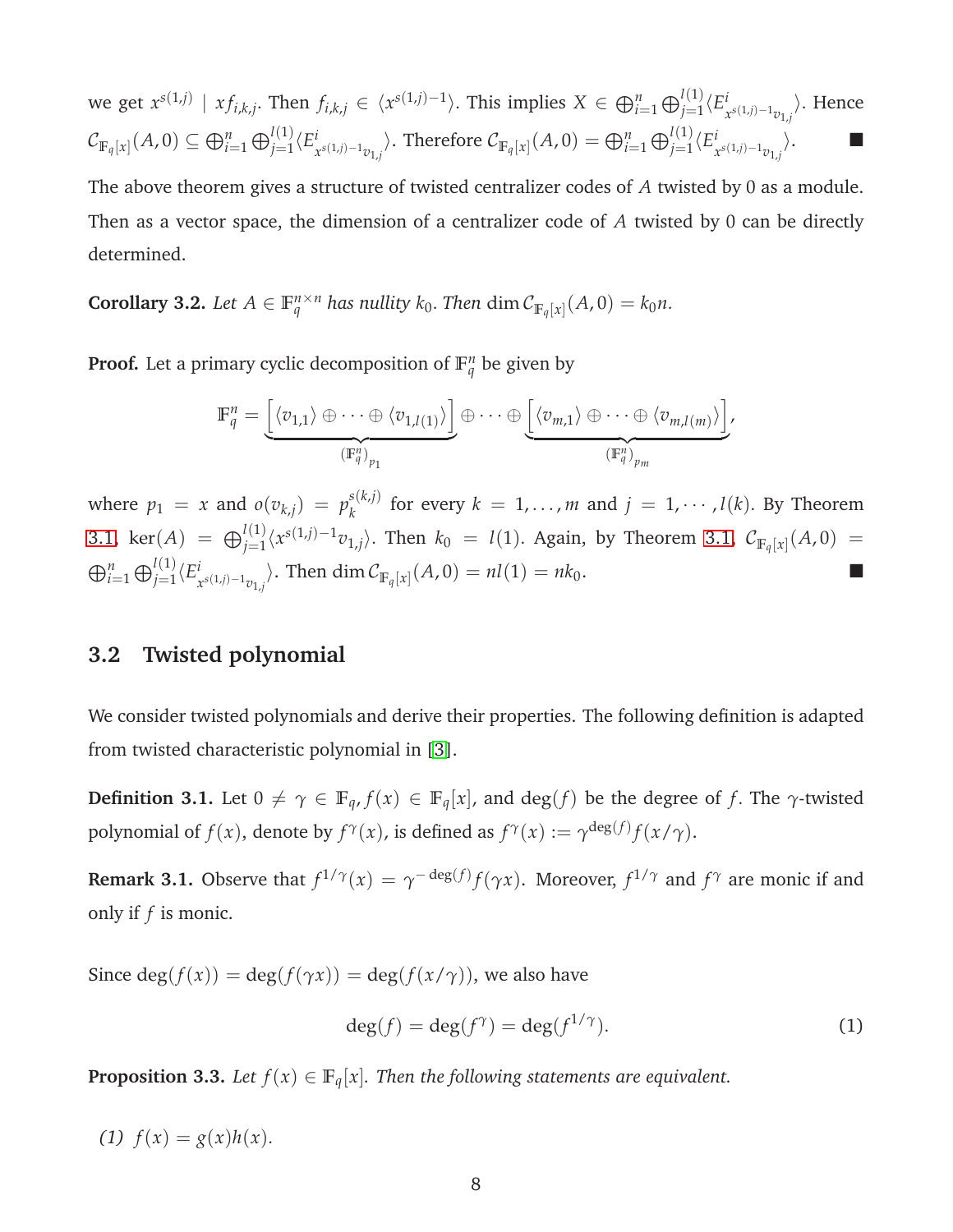(2) 
$$
f^{\gamma}(x) = g^{\gamma}(x)h^{\gamma}(x).
$$
  
(3) 
$$
f^{1/\gamma}(x) = g^{1/\gamma}(x)h^{1/\gamma}(x).
$$

#### **Proof.**

$$
((1) \Rightarrow (2)) f^{\gamma}(x) = \gamma^{\deg(f)} f(x/\gamma) = \gamma^{\deg(gh)} g(x/\gamma) h(x/\gamma) = g^{\gamma}(x) h^{\gamma}(x).
$$
  

$$
((2) \Rightarrow (3)) f^{1/\gamma}(x) = \gamma^{-2 \deg(f)} f^{\gamma}(\gamma^2 x) = \gamma^{-2 \deg(g)} g^{\gamma}(\gamma^2 x) \gamma^{-2 \deg(h)} h^{\gamma}(\gamma^2 x) = g^{1/\gamma}(x) h^{1/\gamma}(x).
$$
  

$$
((3) \Rightarrow (1)) f(x) = \gamma^{\deg(f)} f^{1/\gamma}(x/\gamma) = \gamma^{\deg(gh)} g^{1/\gamma}(x/\gamma) h^{1/\gamma}(x/\gamma) = g(x) h(x).
$$

As a direct result, we obtain the following Lemma.

**Lemma 3.4.** *Let*  $f(x) \in \mathbb{F}_q[x]$ *. Then the following statements are equivalent.* 

- (1)  $f(x)$  *is irreducible.*
- *(2)*  $f^{\gamma}(x)$  *is irreducible.*
- *(3)*  $f^{1/\gamma}(x)$  *is irreducible.*

By Equation [\(1\)](#page-7-0) and Proposition [3.3](#page-7-1) we obtain the following lemma.

**Lemma 3.5.** *Let*  $f$ ,  $g \in \mathbb{F}_q[x]$ *. Then the following statements are equivalent.* 

- (1)  $gcd(f,g) = h$ .
- *(2)*  $gcd(f^{\gamma}, g^{\gamma}) = h^{\gamma}$ .
- (3)  $gcd(f^{1/\gamma}, g^{1/\gamma}) = h^{1/\gamma}$ .

Let  $A \in \mathbb{F}_q^{n \times n}$ . Observe that  $f(A) = \gamma^{-\deg(f)} f^{\gamma}(\gamma A)$ . This implies  $f(A) = 0$  if and only if  $f^{\gamma}(\gamma A) = 0$ . Then we have the lemma below.

<span id="page-8-0"></span>**Lemma 3.6.** *Let*  $m_A(x)$  *be the minimal polynomial of A. Then the minimal polynomial of*  $\gamma A$  *is m γ*  $A^{\gamma}(x)$ .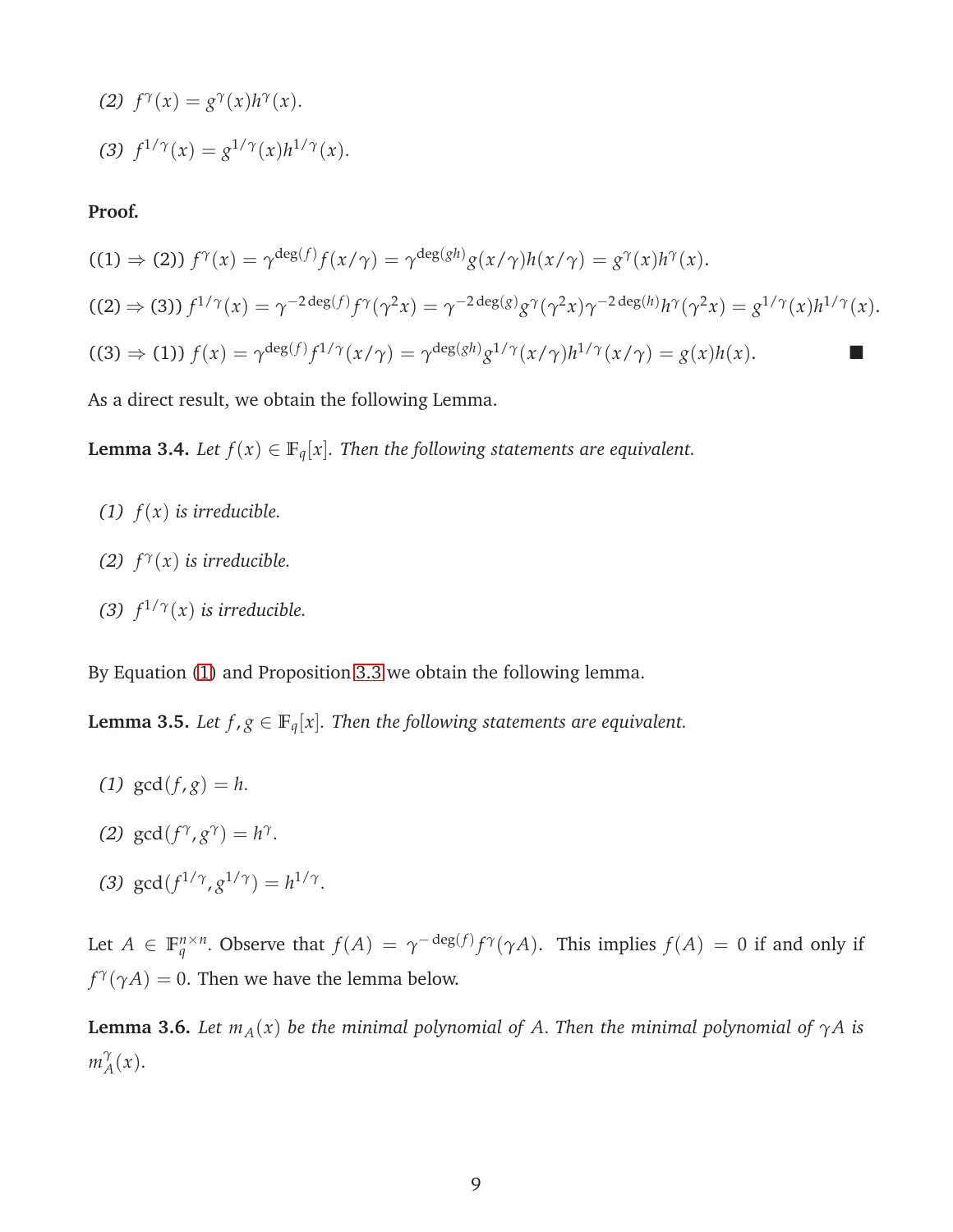### **3.3** Twisted centralizer codes with  $\gamma \neq 0$

In this section we determine a basis for and the dimension of a twisted centralizer code by examining relations between twisted centralizer codes and collection of module homomorphisms.

Let  $S \in \mathbb{F}_q^{n \times n}$ . Let  $[S] \mathbb{F}_q^n$  denote  $\mathbb{F}_q^n$  as the  $\mathbb{F}_q[x]$ -module is induced by *S*. The following is the key theorem that opens a way to utilize the structure of  $\mathbb{F}_q[x]$ -module of homomorphisms discussed in Section 2 to obtain a basis of a twisted centralizer code and hence its dimension.

<span id="page-9-0"></span>**Theorem 3.7.** Let  $A \in \mathbb{F}_q^{n \times n}$  and  $\gamma \neq 0$ . Then  $C(A, \gamma) = \text{Hom}_{\mathbb{F}_q[x]}([\gamma A] \mathbb{F}_q^n, [A] \mathbb{F}_q^n)$ .

**Proof.** Let  $X \in \mathcal{C}(A, \gamma)$ . Let  $f(x), g(x) \in F[x]$ , and  $u, v \in [\gamma A] \mathbb{F}_q^n$ . Then

$$
X(f(x) \cdot u + g(x) \cdot v) = X(f(\gamma A)u + g(\gamma A)v)
$$
  
=  $Xf(\gamma A)u + Xg(\gamma A)v$   
=  $f(A)Xu + g(A)Xv$   
=  $f(x) \cdot (Xu) + g(x) \cdot (Xv)$ .

Hence  $X \in \text{Hom}_{\mathbb{F}_q[x]}([\gamma A]\mathbb{F}_q^n,[A]\mathbb{F}_q^n)$ . It follows that  $\mathcal{C}(A,\gamma) \subseteq \text{Hom}_{\mathbb{F}_q[x]}([\gamma A]\mathbb{F}_q^n,[A]\mathbb{F}_q^n)$ . Let  $X \in \text{Hom}_{\mathbb{F}_q[x]}([\gamma A]\mathbb{F}_q^n,[A]\mathbb{F}_q^n)$ . Then

$$
\gamma X A u = X(\gamma A u) = X(x \cdot u) = x \cdot (X u) = A(X u) = A X u \quad \text{for all} \quad u \in [\gamma A] \mathbb{F}_q^n.
$$

Thus  $\gamma X A = AX$  which implies  $X \in \mathcal{C}(A, \gamma)$ . Hence  $\text{Hom}_{\mathbb{F}_q[x]}([\gamma A]\mathbb{F}_q^n, [A]\mathbb{F}_q^n) \subseteq \mathcal{C}(A, \gamma)$ . We conclude that  $\mathcal{C}(A, \gamma) = \text{Hom}_{\mathbb{F}_q[x]}([\gamma A] \mathbb{F}_q^n, [A] \mathbb{F}_q^n)$  $\Box$ 

Note that for the case  $\gamma = 1$ , Theorem [3.7](#page-9-0) says that the centralizer code  $\mathcal{C}(A, 1)$  is equal to the  $\mathbb{F}_q[x]$ -module of endomorphisms on  $[A]\mathbb{F}_q^n$ .

In order to apply the results in Section 2 to a twisted centralizer code  $C(A, \gamma)$ , we need to identify the primary and cyclic decomposition of  $[A]\mathbb{F}_q^n$  and  $[\gamma A]\mathbb{F}_q^n$ . The following two corollaries show the relation between orders of  $[A]\mathbb{F}_q^n$  and  $[\gamma A]\mathbb{F}_q^n$ , between the primary and cyclic decompositions of  $[A]\mathbb{F}_q^n$  and  $[\gamma A]\mathbb{F}_q^n$ , as well as between ElemDiv $([A]\mathbb{F}_q^n)$  and ElemDiv $([\gamma A]\mathbb{F}_q^n)$ .

<span id="page-9-1"></span>**Corollary 3.8.** Let  $A \in \mathbb{F}_q^{n \times n}$  and  $\gamma \neq 0$ . Let  $[A] \mathbb{F}_q^n$  has an order  $p_1^{s_1}$  ${}^{s_1}_{1}p_2^{s_2}$  $p_1^{s_2} \cdots p_m^{s_m}$  where  $p_1, \cdots, p_m$  $a$ re distinct irreducible monic elements in  $\mathbb{F}_q[x]$  and  $s_1, \cdots, s_m \in \mathbb{N}$ . Then  $[\gamma A]\mathbb{F}_q^n$  has an order  $(p_1^{\gamma})$  $({p}_{1}^{\gamma})^{s_{1}}\cdot({p}_{2}^{\gamma})$  $(\hat{p}_m^{\gamma})^{s_2} \cdots (\hat{p}_m^{\gamma})^{s_m}$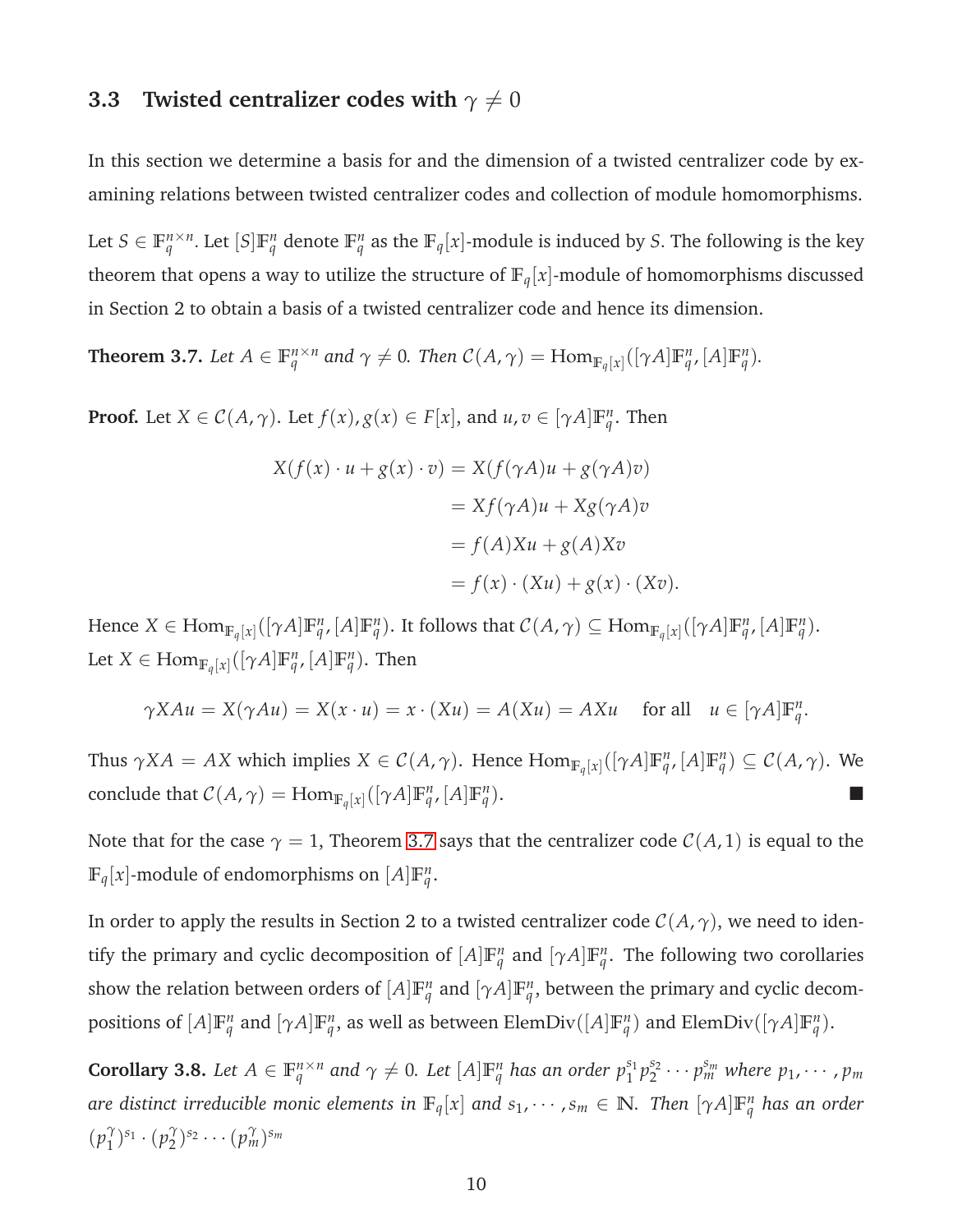**Proof.** From Lemma [3.6,](#page-8-0) we obtain an order of  $[\gamma A]\mathbb{F}_q^n$  is

$$
m_{\gamma A}(x) = m_A^{\gamma}(x) = (p_1^{s_1} p_2^{s_2} \cdots p_m^{s_m})^{\gamma}.
$$

Using Corollary [3.3,](#page-7-1) we conclude that

$$
o([\gamma A]\mathbb{F}_q^n)=m_{\gamma A}(x)=(p_1^{\gamma})^{s_1}(p_2^{\gamma})^{s_2}\cdots(p_m^{\gamma})^{s_m}.
$$

Now, let  $v \in \mathbb{F}_q^n$  and  $f(x) \in \mathbb{F}_q[x]$ . Considering  $\mathbb{F}_q^n$  as the  $[A]\mathbb{F}_q^n$ -module, the action of  $f(x)$  on *v* produces

$$
f(x) \cdot v = f(A)v.
$$

Meanwhile, considering  $\mathbb{F}_q^n$  as the  $[\gamma A]\mathbb{F}_q^n$  module, the action of  $f^\gamma(x)$  on  $v$  produces

<span id="page-10-0"></span>
$$
f^{\gamma}(x) \cdot v = \gamma^{\deg(f)} f\left(\frac{x}{\gamma}\right) \cdot v = \gamma^{\deg(f)} f\left(\frac{\gamma A}{\gamma}\right) v = \gamma^{\deg(f)} f(A) v. \tag{2}
$$

 $\blacksquare$ 

Thus, the action of  $f(x)$  on  $v$  in the context of  $[A]\mathbb{F}_q^n$  – module will produce a scalar multiple of the action of  $f^{\gamma}(x)$  on *v* in the context of  $[\gamma A]\mathbb{F}_q^n$  – module. By utilizing this property we obtain the following.

<span id="page-10-1"></span>**Corollary 3.9.** *If one of the primary submodules of*  $[A]\mathbb{F}_q^n$  *is*  $([A]\mathbb{F}_q^n)_{p_k}$  *with a cyclic decomposition* 

$$
([A]\mathbb{F}_q^n)_{p_k} = \langle v_{k,1} \rangle \oplus \cdots \oplus \langle v_{k,l(k)} \rangle
$$

where  $o(v_{k,j})\ =\ (p_k)^{s(k,j)}$  and  $s_k\ =\ s(k,1)\ \geq\ s(k,2)\ \geq\ \cdots\ \geq\ s(k,l(k)),$  then one of primary submodules of  $[\gamma A]\mathbb{F}_q^n$  is  $([\gamma A]\mathbb{F}_q^n)_{p_k^\gamma} = ([A]\mathbb{F}_q^n)_{p_k}$  with a cyclic decomposition

$$
([\gamma A]\mathbb{F}_q^n)_{p_k^\gamma} = \langle v_{k,1} \rangle \oplus \cdots \oplus \langle v_{k,l(k)} \rangle
$$

*where*  $o(v_{k,j}) = (p_k^{\gamma})$ *f*<sub>*k*</sub>)<sup>*s*(*k,j*)</sub> *and s*<sub>*k*</sub> = *s*(*k*, 1) ≥ *s*(*k*, 2) ≥ · · · ≥ *s*(*k*, *l*(*k*)).</sup>

**Proof.** Let  $C = \langle v_{k,j} \rangle$  be a cyclic submodule of  $[A]\mathbb{F}_q^n$  with  $o(v_{k,j}) = (p_k)^{s(k,j)}$ . It suffices to show that *C* is also the cyclic submodule of  $[\gamma A]\mathbb{F}_q^n$  generated by  $v_{k,j}$  with  $o(v_{k,j}) = (p_k^{\gamma})$ *k* ) *s*(*k*,*j*) . Let  $f(x) \in \mathbb{F}_q[x]$ . Then there exists  $g(x) \in \mathbb{F}_q[x]$  such that  $f(x) = g^{\gamma}(x)$ . Considering [\(2\)](#page-10-0), the action of  $f(x)$  on  $v_{k,j}$ , in view of  $[\gamma A]\mathbb{F}_q^n$  module, implies

$$
f(x) \cdot v_{k,j} = \gamma^{\deg(g)} g(A) v_{k,j} \in C.
$$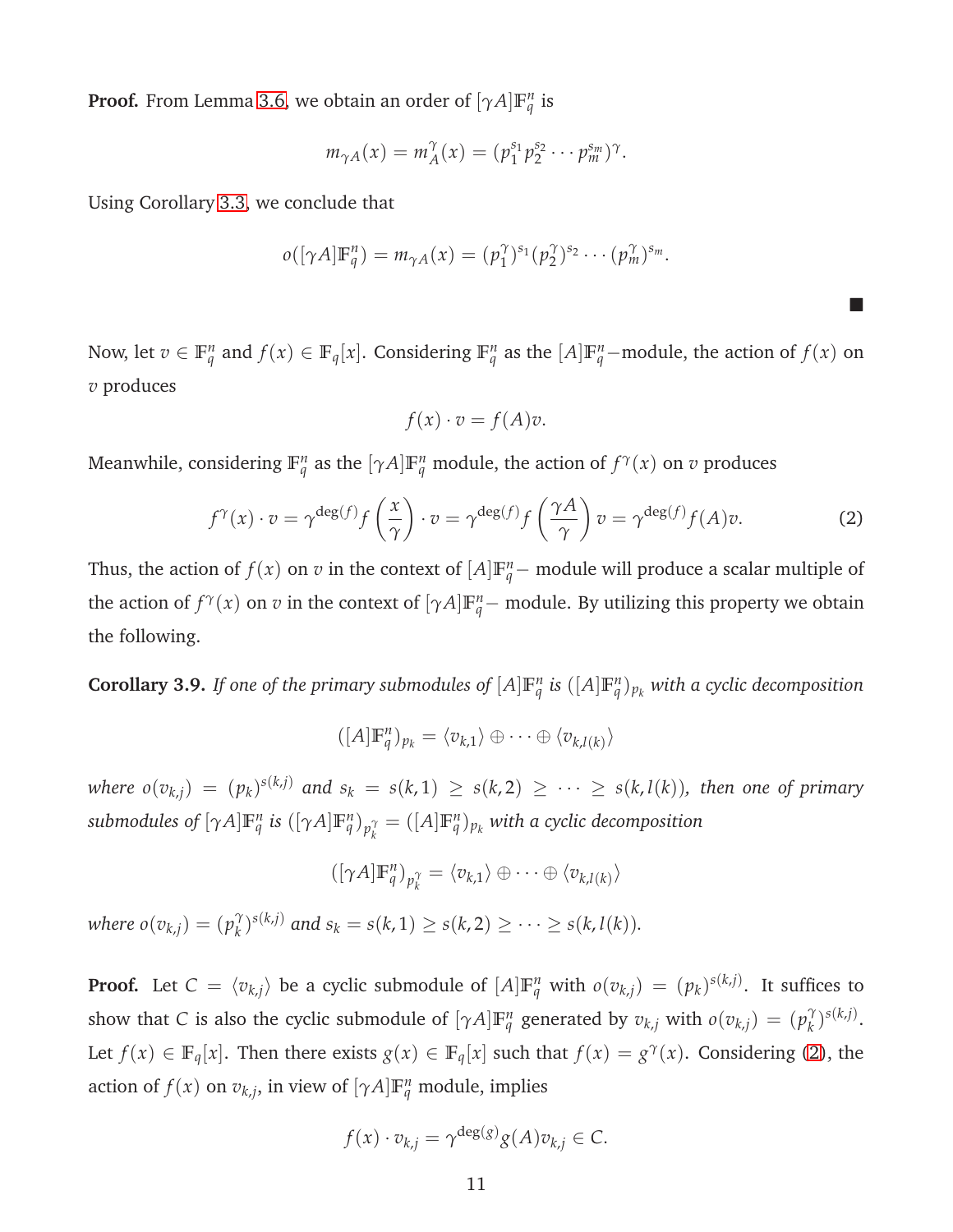Conversely, by applying [\(2\)](#page-10-0), any element of *C* is an element of the cyclic submodule of  $[\gamma A]\mathbb{F}_q^n$ generated by  $v_{k,j}$ . Thus *C* is the cyclic submodule of  $[\gamma A]\mathbb{F}_q^n$  generated by  $v_{k,j}$ . Applying [\(2\)](#page-10-0) once more, we obtain the order of  $v_{k,j}$  as an element of  $[\gamma A]\mathbb{F}_q^n$  is  $o(v_{k,j}) = (p_k^{\gamma})^2$  $\binom{\gamma}{k}$ s $(k,j)$ .

The above corollary implies that the primary and cyclic decompositions of  $[A]\mathbb{F}_q^n$  and  $[\gamma A]\mathbb{F}_q^n$  are the same, even though their orders are twisted. Moreover,

<span id="page-11-0"></span>
$$
\text{ElemDiv}([\gamma A]\mathbb{F}_q^n) = \{f^\gamma(x) : f(x) \in \text{ElemDiv}([A]\mathbb{F}_q^n)\}. \tag{3}
$$

**The State** 

As a direct implication of Theorem [3.7](#page-9-0) and Lemma [2.1,](#page-3-0) we have the following corollary.

**Corollary 3.10.** (1) Let  $\rho_{p_i^{\gamma}}$  be the projection from  $[\gamma A]\mathbb{F}_q^n$  to  $([\gamma A]\mathbb{F}_q^n)_{p_i^{\gamma}}$  and  $\iota_{p_k}$  be the injection  $from \ ([A] \mathbb{F}_q^n)_{p_k}$  to  $[A] \mathbb{F}_q^n$ . Then

$$
C(A,\gamma)=\operatorname{Hom}_{\mathbb{F}_q[x]}([\gamma A]\mathbb{F}_q^n,[A]\mathbb{F}_q^n)=\bigoplus_{i=1}^m\bigoplus_{k=1}^m\iota_{p_k}\operatorname{Hom}_{\mathbb{F}_q[x]}(([\gamma A]\mathbb{F}_q^n)_{p_i^\gamma},([A]\mathbb{F}_q^n)_{p_k})\rho_{p_i^\gamma}.
$$

(2) Let  $\rho_{(p_i^{\gamma},c)}$  be the projection from  $([\gamma A]\mathbb{F}_q^n)_{p_i^{\gamma}}$  to  $\langle v_{i,c}\rangle$  and  $\iota_{(p_k,d)}$  be the injection from  $\langle v_{k,d}\rangle$ to  $([A] \mathbb{F}_q^n)_{p_k}$ . Then

$$
\operatorname{Hom}_{\mathbb{F}_q[x]}(([\gamma A]\mathbb{F}_q^n)_{p_i^{\gamma}} , ([A]\mathbb{F}_q^n)_{p_k}) = \bigoplus_{c=1}^{l(i)} \bigoplus_{d=1}^{l(k)} \iota_{(p_k,d)} \operatorname{Hom}_{\mathbb{F}_q[x]}(\langle v_{i,c} \rangle, \langle v_{k,d} \rangle) \rho_{(p_i^{\gamma},c)}.
$$

*(3)* As a vector space over  $\mathbb{F}_q$ *,* 

$$
\dim\mathrm{Hom}_{\mathbb{F}_q[x]}(\langle v_{i,c}\rangle,\langle v_{k,d}\rangle)=\deg\gcd(p_i^\gamma,p_k)\min\{s(i,c),s(k,d)\}.
$$

*(4)* As a vector space over  $\mathbb{F}_q$ *,* 

$$
\dim \mathrm{Hom}_{\mathbb{F}_q[x]}(([\gamma A]\mathbb{F}_q^n)_{p_i^\gamma}, ([A]\mathbb{F}_q^n)_{p_k}) = \sum_{c=1}^{l(i)} \sum_{d=1}^{l(k)} \dim \mathrm{Hom}_{\mathbb{F}_q[x]}(\langle v_{i,c} \rangle, \langle v_{k,d} \rangle).
$$

Statement in the Corollary 3.10 (3) can be considered as the degree of the greatest common divisor of orders of the involved cyclic submodules. Combining this observation, Corollary 3.10 (2), and Equation [\(3\)](#page-11-0) we obtain the following theorem.

<span id="page-11-1"></span>**Theorem 3.11.** As a vector space over  $\mathbb{F}_q$ ,

$$
\dim \mathcal{C}(A, \gamma) = \sum_{f,g \in \text{ElemDiv}([A] \mathbb{F}_q^n)} \deg \gcd(f^{\gamma}, g).
$$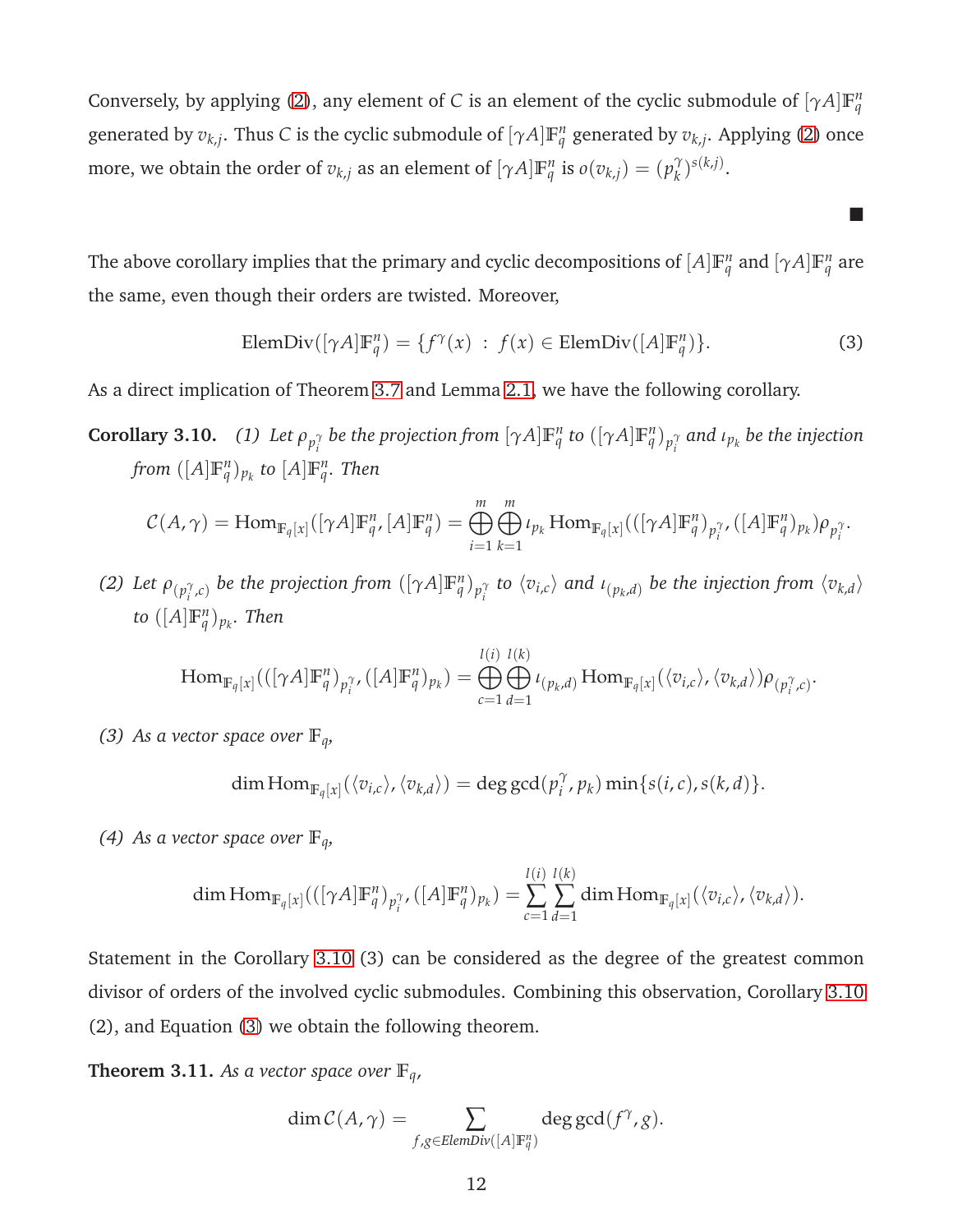**Example 3.1.** Let  $F = \mathbb{F}_5$  and  $A \in F^{11 \times 11}$  having primary cyclic decomposition

$$
[A]F^{11} = \underbrace{[\langle v_{1,1} \rangle \oplus \langle v_{1,2} \rangle]}_{[A]F_{(x)}^4} \oplus \underbrace{[\langle v_{2,1} \rangle \oplus \langle v_{2,2} \rangle]}_{[A]F_{(x^2+x+1)}^4} \oplus \underbrace{[\langle v_{3,1} \rangle]}_{[A]F_{(x^2+2x+4)}^4}
$$

where  $o(v_{1,1}) = x^2$ ,  $o(v_{1,2}) = x$ ,  $o(v_{2,1}) = (x^2 + x + 1)^2$ ,  $o(v_{2,1}) = x^2 + x + 1$ , and  $o(v_{3,1}) = x^3 + x + 1$  $x^2 + 2x + 4$ . Let us calculate the dim  $\mathcal{C}(A,2)$ . First, we have

ElemDiv(
$$
[A]
$$
 $\mathbb{F}_q^n$ ) = { $x^2$ ,  $x$ ,  $(x^2 + x + 1)^2$ ,  $x^2 + x + 1$ ,  $x^2 + 2x + 4$ }, and  
\nElemDiv( $[2A]F^{11}$ ) = { $x^2$ ,  $x$ ,  $(x^2 + 2x + 4)^2$ ,  $x^2 + 2x + 4$ ,  $x^2 + 4x + 1$  }.

Then applying Theorem [3.11](#page-11-1) we obtain

$$
\dim \mathcal{C}(A,2) = 2 + 1 + 1 + 1 + 2 + 2 = 9.
$$

 $\diamondsuit$ 

Let us consider the case where *A* is a cyclic matrix. In this case, all the associated primary submodules are cyclic and its minimal polynomial is equal to the characteristic polynomial. Further, the collection of its elementary divisors is in fact a set (not a multiset) in which every two elements are relatively prime. Similar facts are obtained for the twisted matrix *γA*. Hence, if *g* is an elementary divisor of *A*, then there is at most one elementary divisor *f* such that *f γ* and *g* are not relatively prime. As a result

$$
\prod_{f \in \text{ElemDiv}([A]\mathbb{F}_q^n)} \gcd(f^\gamma, g) = \gcd(m_A(x)^\gamma, g).
$$

And so

$$
\prod_{f,g\in \text{ElemDiv}([A]\mathbb{F}_q^n)} \text{gcd}(f^\gamma,g)=\prod_{g\in \text{ElemDiv}([A]\mathbb{F}_q^n)} \text{gcd}(m_A(x)^\gamma,g)=\text{gcd}(m_A^\gamma(x),m_A(x)).
$$

Applying Theorem [3.11,](#page-11-1) we can identify

$$
\dim \mathcal{C}(A, \gamma) \sum_{f,g \in \text{ElemDiv}([A]\mathbb{F}_q^n)} \deg \gcd(f^\gamma, g) = \deg \gcd(m^\gamma_A, m_A).
$$

Thus we obtain [\[3,](#page-19-2) Theorem 4.2], i.e., if *A* is cyclic, the dimension of  $C(A, \gamma)$  is equal to the degree of greatest common divisors of the characteristic polynomials of *A* and *γA*.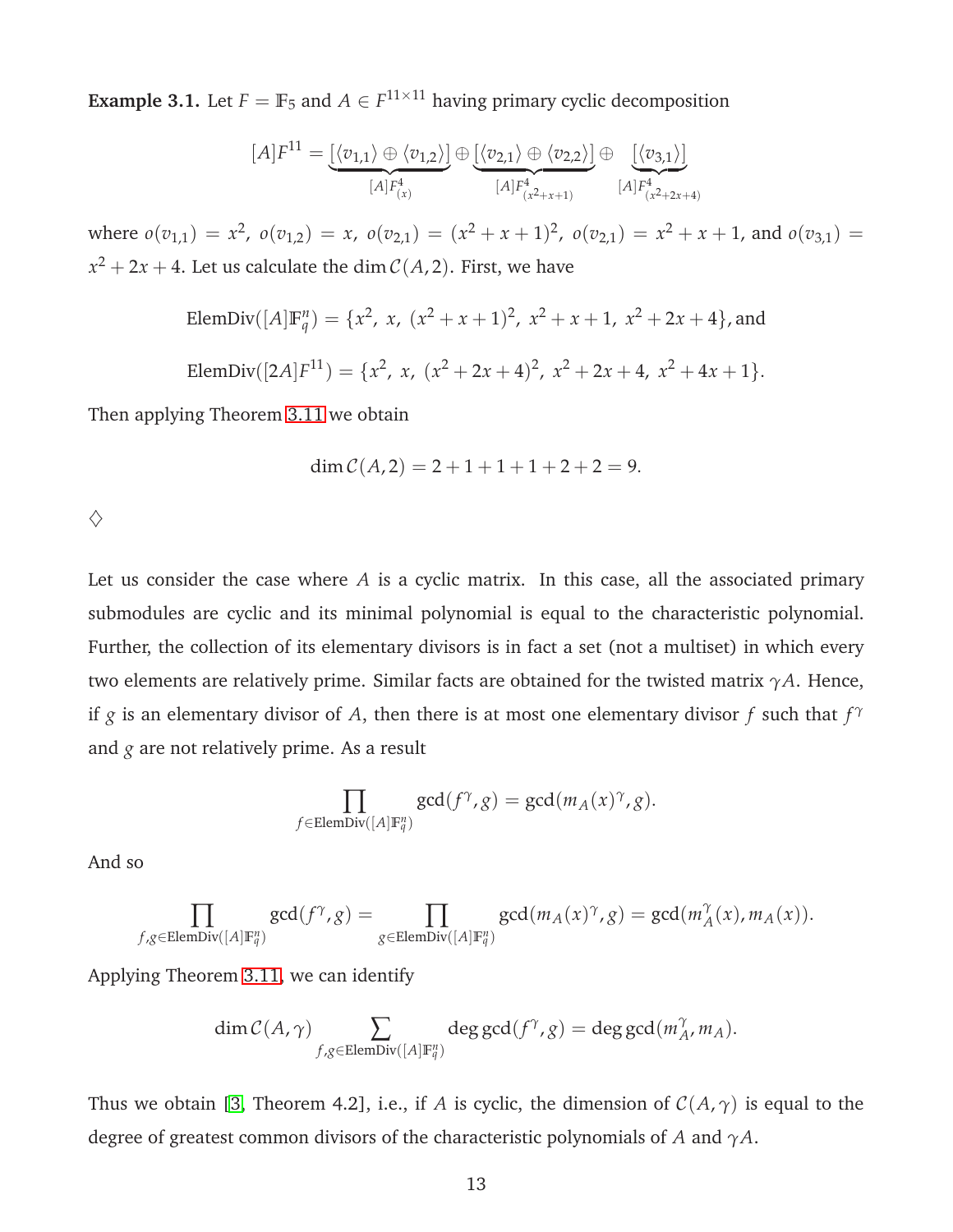As a result of the above discussions and results, we obtain a procedure to construct a basis of a twisted centralizer code  $C(A, \gamma)$ . For this purpose, it is necessary to translate Lemma [2.5](#page-5-0) in a vector space context [\[6,](#page-20-1) p.166].

<span id="page-13-0"></span>**Theorem 3.12.** As a vector space over  $\mathbb{F}_q$ , a basis for  $\text{Hom}_{\mathbb{F}_q[x]}(\langle v_{i,c}\rangle,\langle v_{k,d}\rangle) \neq \{0\}$  is

 $\{\theta, A\theta, A^2\theta, \cdots, A^{\deg p_k \min\{s(i,c), s(k,d)\}-1}\theta\},$ 

 $where \ \theta(v_{i,c}) = p_k^{\max\{s(k,d)-s(i,c),0\}}$  $\int_{k}^{R} k^{(k,\mu)-s(\iota,\iota),\upsilon} (A) v_{k,d}.$ 

**Algorithm 3.13.** *The following algorithm produces a basis for*  $C(A, \gamma)$ *.* 

- *1. Given*  $A \in \mathbb{F}_q^n$  *and*  $\gamma \in \mathbb{F}_q$ ,  $\gamma \neq 0$ *.*
- 2. Construct a primary cyclic decomposition of  $[A]\mathbb{F}_q^n$ . Let it be

$$
[A]\mathbb{F}_q^n = \underbrace{\left[ \langle v_{1,1} \rangle \oplus \cdots \oplus \langle v_{1,l(1)} \rangle \right]}_{([A]\mathbb{F}_q^n)_{p_1}} \oplus \cdots \oplus \underbrace{\left[ \langle v_{m,1} \rangle \oplus \cdots \oplus \langle v_{m,l(m)} \rangle \right]}_{([A]\mathbb{F}_q^n)_{p_m}}
$$

*where*  $p_1, \cdots, p_m$  *are different irreducible monic elements in*  $\mathbb{F}_q[x]$  *and*  $o(v_{k,j}) = p_k^{s(k,j)}$ *k where*  $s_k = s(k, 1) \ge s(k, 2) \ge \cdots \ge s(k, l(k))$  for every  $k = 1, \cdots, m$ .

*We obtain a primary cyclic decomposition of*  $[\gamma A]\mathbb{F}_q^n$ 

$$
[\gamma A]\mathbb{F}_q^n = \underbrace{\left[ \langle v_{1,1} \rangle \oplus \cdots \oplus \langle v_{1,l(1)} \rangle \right]}_{([\gamma A]\mathbb{F}_q^n)_{p_1^n}} \oplus \cdots \oplus \underbrace{\left[ \langle v_{m,1} \rangle \oplus \cdots \oplus \langle v_{m,l(m)} \rangle \right]}_{([\gamma A]\mathbb{F}_q^n)_{p_m^n}}
$$

*where*  $p_1, \dots, p_m$  *are different irreducible monic elements in*  $\mathbb{F}_q[x]$  *in point 2. above and*  $o(v_{k,j}) = (p_k^{\gamma})$  $\binom{\gamma}{k}$ <sup>*s*(*k,j*)</sub> where  $s_k = s(k, 1) \ge s(k, 2) \ge \cdots \ge s(k, l(k))$  for every  $k = 1, \cdots, m$ .</sup> *See Corollary [3.8](#page-9-1) and Corollary [3.9.](#page-10-1)*

- *3. Set TCCB* = ∅*. (TCCB stands for Twisted Centralizers Code's Bases)*
- *4. For i from 1 to m and k from 1 to m.*
	- *Set HPB* = ∅*. (HPB stands for Hom Primary's Bases)*
	- *If*  $p_i^{\gamma} = p_k$ . *For c from* 1 *to*  $l(i)$  *and d from* 1 *to*  $l(k)$ *.*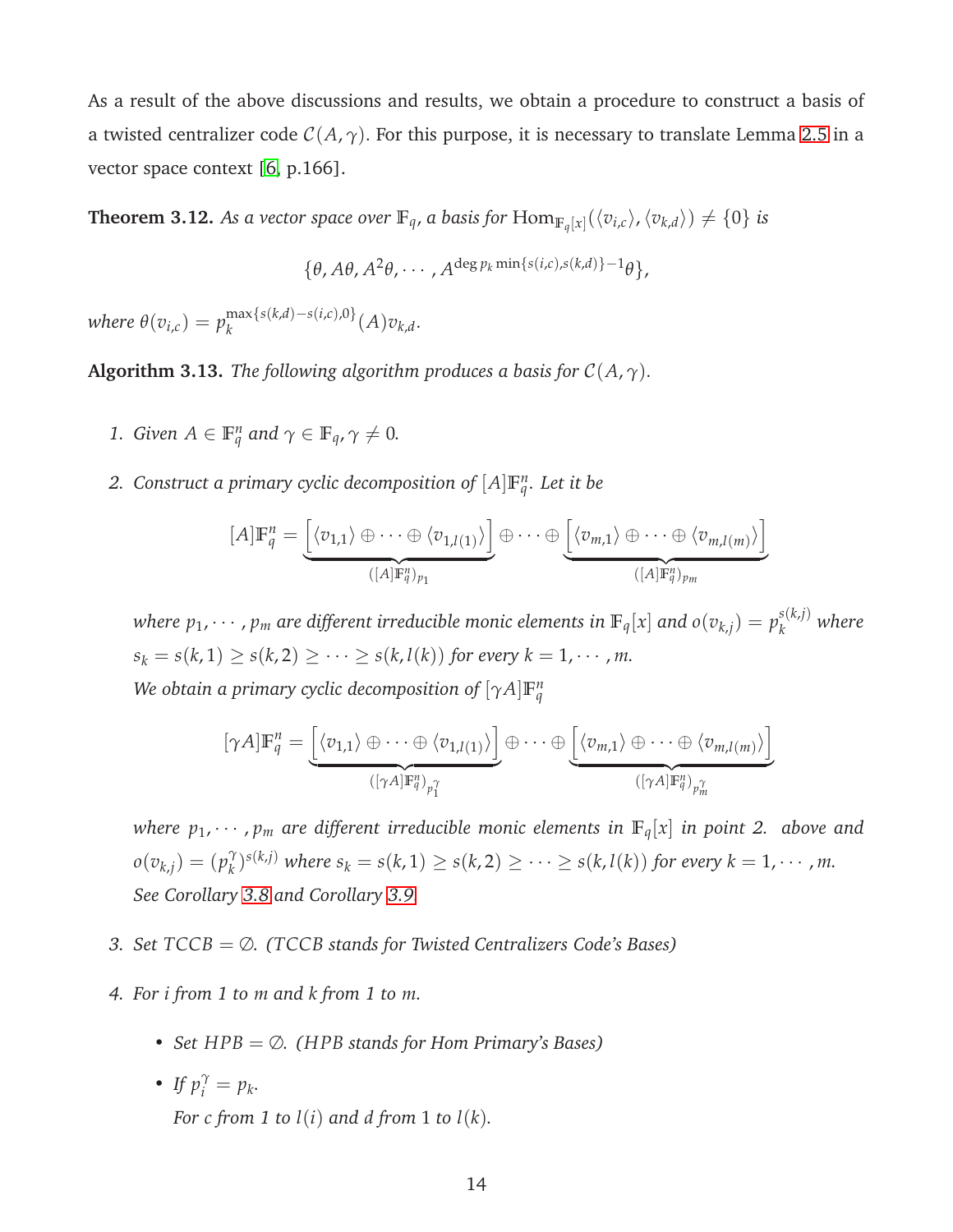- $HPB = HPB \cup \left\{\vartheta, A\vartheta, \cdots, A^{\deg p_k \min\{s(i,c),s(k,d)\}-1} \vartheta\right\}$  where  $\vartheta = \iota_{p_k} \iota_{(p_k, d)} \theta \rho_{(p_i^{\gamma}, c)} \rho_{p_i^{\gamma}},$  $\theta(v_{i,c}) = p_k^{\max\{s(k,d)-s(i,c),0\}}$  $\int_{k}^{Hd}$  *k*<sub>*k*</sub><sup>*d*</sup>  $\langle v_{i,c} \rangle$ *,*  $\langle v_{k,d} \rangle$  *(A)*  $v_{k,d}$  and  $\theta \in \text{Hom}_{\mathbb{F}_q[x]}(\langle v_{i,c} \rangle$ ,  $\langle v_{k,d} \rangle$ ). *See Corollary 3.10 and Theorem [3.12.](#page-13-0)*
- *Else, continue.*

*See Lemma [2.2.](#page-3-1)*

- $TCCB = TCCB \cup HPB$ . *See Corollary 3.10.*
- *5. Hence,*  $TCCB$  *is a basis for*  $C(A, \gamma)$ *.*

### **3.4 Examples**

Now, let us look at the three examples below.

<span id="page-14-0"></span>**Example 3.2.** In this example, we determine a basis for and the dimension of  $C(A, 1)$ . Let  $F = \mathbb{F}_3$ and

$$
A = \begin{bmatrix} 0 & 1 & 1 & 1 \\ 1 & 0 & 1 & 1 \\ 1 & 1 & 0 & 1 \\ 1 & 1 & 1 & 0 \end{bmatrix}
$$

.

We obtain

- 1.  $m_A(x) = x^2 + x = x(x+1)$ , a product of irreducible polynomials (*x*) and (*x* + 1), and
- 2.  $\ker(A) = \text{span}\{[1\ 1\ 1\ 1]^t\}$  and  $\ker(A + I) = \text{span}\{[2\ 0\ 0\ 1]^t, [2\ 0\ 1\ 0]^t, [2\ 1\ 0\ 0]^t\}.$

Let  $v_{1,1} = [1\ 1\ 1\ 1]^t$  ,  $v_{2,1} = [2\ 0\ 0\ 1]^t$  ,  $v_{2,2} = [2\ 0\ 1\ 0]^t$  , and  $v_{2,3} = [2\ 1\ 0\ 0]^t$  . Hence a primary cyclic decomposition of [*A*]*F* 4 is

$$
[A]F^4 = \underbrace{[\langle v_{1,1} \rangle]}_{[A]F^4_{(x)}} \oplus \underbrace{[\langle v_{2,1} \rangle \oplus \langle v_{2,2} \rangle \oplus \langle v_{2,3} \rangle]}_{[A]F^4_{(x+1)}}
$$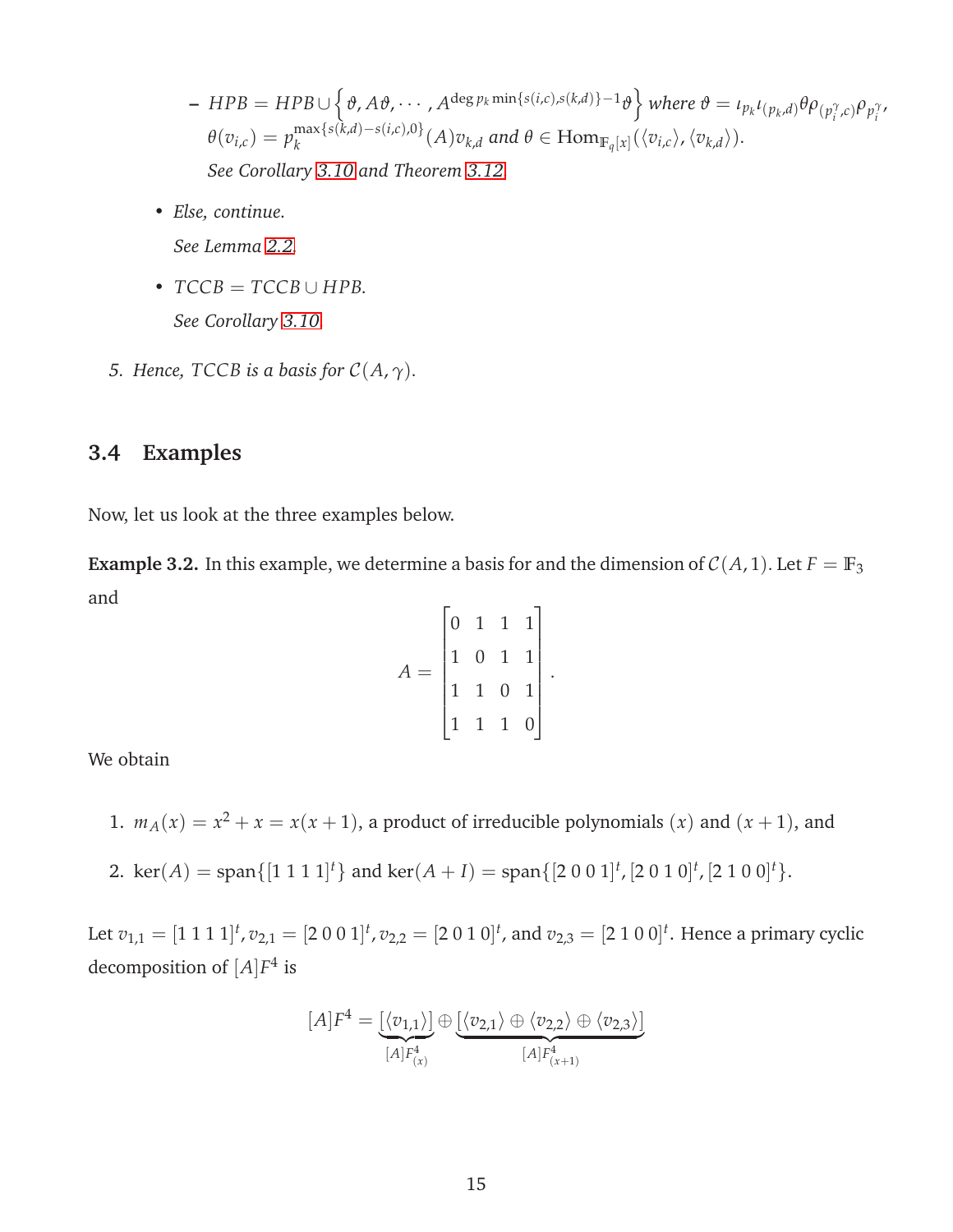where  $o(v_{1,1}) = x$  and  $o(v_{2,1}) = o(v_{2,2}) = o(v_{2,3}) = x + 1$ . Therefore  $s(1,1) = 1$ ,  $s(2,1) =$  $s(2, 2) = s(2, 3) = 1$ . This implies

dim End<sub>F[x]</sub>[A]
$$
F_{(x)}^4
$$
 = dim Hom<sub>F[x]</sub>( $\langle v_{1,1} \rangle$ ,  $\langle v_{1,1} \rangle$ )  
\n= deg(x) min{s(1, 1), s(1, 1)}  
\n= 1, and  
\ndim End<sub>F[x]</sub>[A] $F_{(x+1)}^4$  =  $\sum_{c=1}^3 \sum_{d=1}^3 \dim \text{Hom}_{F[x]}(\langle v_{2,c} \rangle, \langle v_{2,d} \rangle)$   
\n=  $\sum_{c=1}^3 \sum_{d=1}^3 \deg(x + 1) \min \{s(2, c), s(2, d)\}$   
\n= 9.

Therefore dim  $C(A, 1) = 10$ .

Now, we will determine a basis for  $C(A, 1)$ .

The first element of the basis, say  $X_1$ , is the linear mapping which is the  $F[x]$ -endomorphism on the cyclic submodule  $\langle v_{1,1} \rangle$ . Hence,

$$
X_1(v_{1,1}) = v_{1,1}, \quad X_1(v_{2,j}) = 0
$$
, for all  $j = 1, 2, 3$ .

The second element of the basis, say  $X_2$ , is the linear mapping which is the  $F[x]$ -endomorphism on the cyclic submodule  $\langle v_{2,1} \rangle$ . The third element of the basis,  $X_3$  is the linear mapping which is the *F*[*x*]-homomorphism from the cyclic submodule  $\langle v_{2,1} \rangle$  to  $\langle v_{2,2} \rangle$ . That is

$$
X_3(v_{2,1}) = v_{2,2}, \quad X_3(v_{1,1}) = X_3(v_{2,2}) = X_3(v_{2,3}) = 0.
$$

Continuing that process we obtain  $\{X_1, X_2, \ldots, X_{10}\}$  a basis of  $C(A, 1)$ . In this case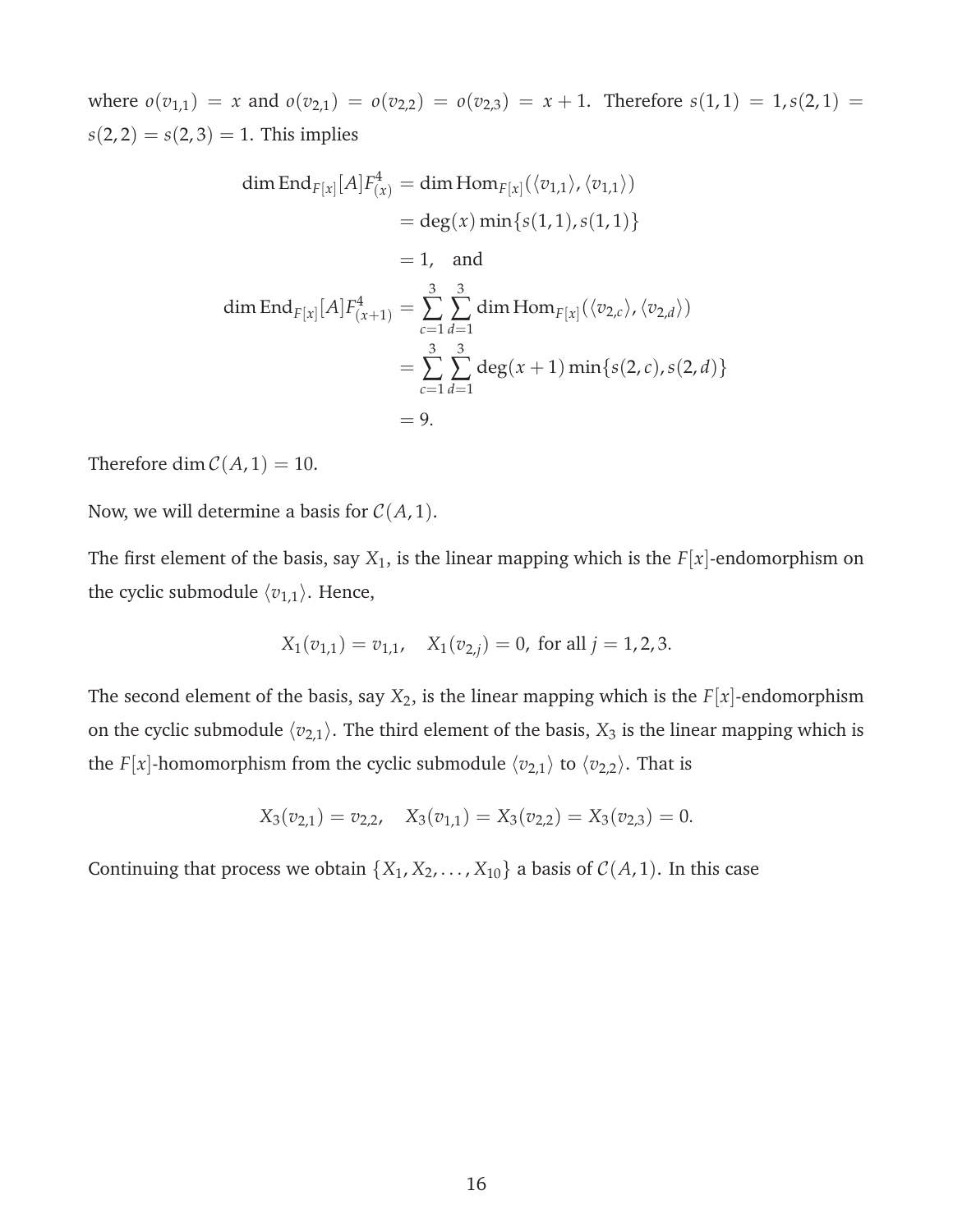$$
X_1 = \begin{bmatrix} 1 & 1 & 1 & 1 \\ 1 & 1 & 1 & 1 \\ 1 & 1 & 1 & 1 \\ 1 & 1 & 1 & 1 \end{bmatrix}, \quad X_2 = \begin{bmatrix} 1 & 1 & 1 & 0 \\ 0 & 0 & 0 & 0 \\ 0 & 0 & 0 & 0 \\ 2 & 2 & 2 & 0 \\ 2 & 2 & 2 & 0 \\ 0 & 0 & 0 & 0 \\ 0 & 0 & 0 & 0 \end{bmatrix}, \quad X_3 = \begin{bmatrix} 1 & 1 & 1 & 0 \\ 0 & 0 & 0 & 0 \\ 2 & 2 & 2 & 0 \\ 0 & 0 & 0 & 0 \\ 0 & 0 & 0 & 0 \\ 2 & 2 & 0 & 2 \end{bmatrix}, \quad X_4 = \begin{bmatrix} 1 & 1 & 1 & 0 \\ 0 & 0 & 0 & 0 \\ 0 & 0 & 0 & 0 \\ 2 & 2 & 0 & 2 \\ 2 & 0 & 2 \end{bmatrix}, \quad X_5 = \begin{bmatrix} 1 & 1 & 0 & 1 \\ 0 & 0 & 0 & 0 \\ 0 & 0 & 0 & 0 \\ 0 & 0 & 0 & 0 \\ 0 & 0 & 0 & 0 \\ 2 & 0 & 2 & 2 \end{bmatrix}, \quad X_6 = \begin{bmatrix} 1 & 0 & 1 & 1 \\ 0 & 0 & 0 & 0 \\ 0 & 0 & 0 & 0 \\ 2 & 0 & 2 & 2 \\ 2 & 0 & 2 & 2 \end{bmatrix}, \quad X_7 = \begin{bmatrix} 1 & 0 & 1 & 1 \\ 0 & 1 & 1 & 1 \\ 0 & 0 & 0 & 0 \\ 0 & 0 & 0 & 0 \\ 0 & 0 & 0 & 0 \end{bmatrix}, \quad X_8 = \begin{bmatrix} 1 & 0 & 1 & 1 \\ 0 & 1 & 1 & 1 \\ 0 & 0 & 0 & 0 \\ 2 & 0 & 2 & 2 \\ 0 & 0 & 0 & 0 \end{bmatrix}
$$

 $\Diamond$ 

**Example 3.3.** In this example, we determine the dimension of and a basis for  $C(A, 2)$ . Let  $F = \mathbb{F}_5$  and

$$
A = \begin{bmatrix} 3 & 0 & 0 & 0 \\ 0 & 3 & 0 & 0 \\ 0 & 0 & 1 & 1 \\ 0 & 0 & 0 & 1 \end{bmatrix}.
$$

Similar to Example [3.2,](#page-14-0) we obtain that a primary cyclic decomposition of  $[A]F^4$  is

$$
[A]F^4 = \underbrace{[\langle v_{1,1} \rangle \oplus \langle v_{1,2} \rangle]}_{[A]F^4_{(x+2)}} \oplus \underbrace{[\langle v_{2,1} \rangle]}_{[A]F^4_{(x+4)}}
$$

where  $v_{1,1} = [1 \ 0 \ 0 \ 0]^t$ ,  $v_{1,2} = [0 \ 1 \ 0 \ 0]^t$ , and  $v_{2,1} = [0 \ 0 \ 0 \ 1]^t$ ,  $o(v_{1,1}) = o(v_{1,2}) = x + 2$  and  $\rho(v_{2,1}) = (x + 4)^2$ , and  $s(1, 1) = s(1, 2) = 1$  and  $s(2, 1) = 2$ . The above decomposition is also a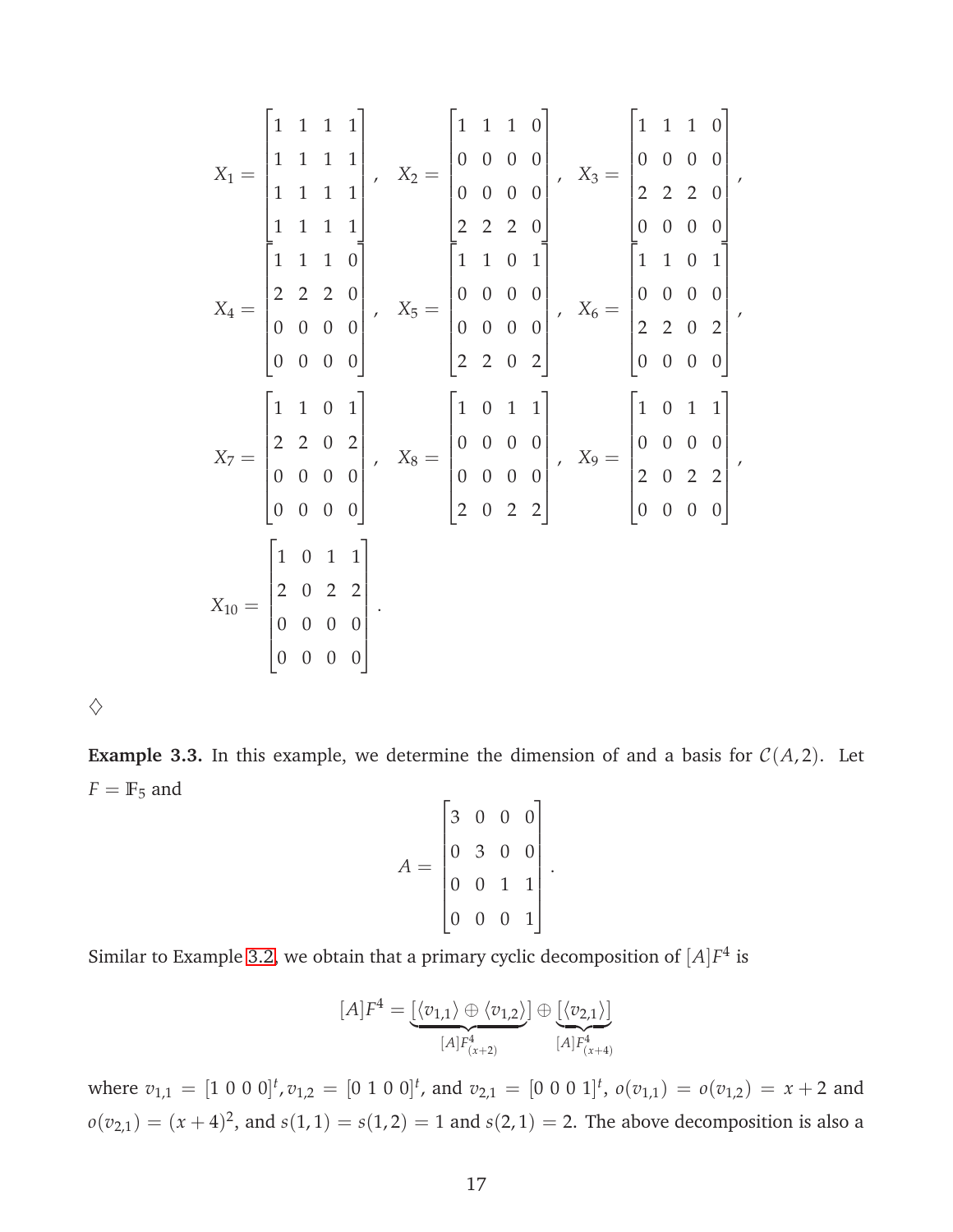primary cyclic decomposition of  $[2A]F^4$ , with  $o(v_{1,1}) = o(v_{1,2}) = x + 4$  and  $o(v_{2,1}) = (x + 3)^2$ and  $s(1, 1) = s(1, 2) = 1$  and  $s(2, 1) = 2$ .

This implies

$$
\dim \mathcal{C}(A,2) = \dim \text{Hom}_{F[x]}([2A]F_{(x+4)}^4, [A]F_{(x+4)}^4) = 2.
$$

Therefore dim  $C(A, 2) = 2$ .

Now, we will determine  $\{X_1, X_2\}$  a basis for  $C(A, 2)$ . The first element  $X_1$  is a linear mapping which is an  $F[x]$ -homomorphism from  $\langle v_{1,1}\rangle$  the submodule of  $[2A]F^4$  to  $\langle v_{2,1}\rangle$  the submodule of  $[A]F^4$ . That is

$$
X_1(v_{1,1})=(A+4I)(v_{2,1})=[0,0,1,0],\ X_1(v_{1,2})=X_1(v_{2,1})=X_1(2Av_{1,2})=0.
$$

Similarly, we obtain  $X_2$  is a linear mapping

$$
X_1(v_{1,2}) = (A + 4I)(v_{2,1}) = [0, 0, 1, 0], \ X_1(v_{1,2}) = X_1(v_{2,1}) = X_1(2Av_{1,2}) = 0.
$$

Hence

$$
X_1 = \begin{bmatrix} 0 & 0 & 0 & 0 \\ 0 & 0 & 0 & 0 \\ 1 & 0 & 0 & 0 \\ 0 & 0 & 0 & 0 \end{bmatrix} \text{ and } X_2 = \begin{bmatrix} 0 & 0 & 0 & 0 \\ 0 & 0 & 0 & 0 \\ 0 & 1 & 0 & 0 \\ 0 & 0 & 0 & 0 \end{bmatrix}
$$

.

 $\Diamond$ 

**Example 3.4.** In this example, we determine the dimension of and a basis for  $C(A, 2)$ . Let  $F = \mathbb{F}_5$  and

$$
A = \begin{bmatrix} 1 & 4 & 2 & 0 & 4 \\ 1 & 1 & 3 & 2 & 0 \\ 4 & 4 & 3 & 4 & 1 \\ 2 & 4 & 4 & 3 & 3 \\ 3 & 4 & 1 & 2 & 1 \end{bmatrix}.
$$

We obtain  $m_A(x) = x(x^2 + 2x + 3)(x^2 + 4x + 2)$  where  $x, (x^2 + 2x + 3)$  and  $(x^2 + 4x + 2)$  are irreducible in  $F[x]$ . A primary cyclic decomposition of  $[A]F^5$  is

$$
[A]F^{5} = \underbrace{[\langle v_{1,1} \rangle]}_{[A]F^{5}_{(x)}} \oplus \underbrace{[\langle v_{2,1} \rangle]}_{[A]F^{5}_{(x^{2}+2x+3)}} \oplus \underbrace{[\langle v_{3,1} \rangle]}_{[A]F^{5}_{(x^{2}+4x+2)}}
$$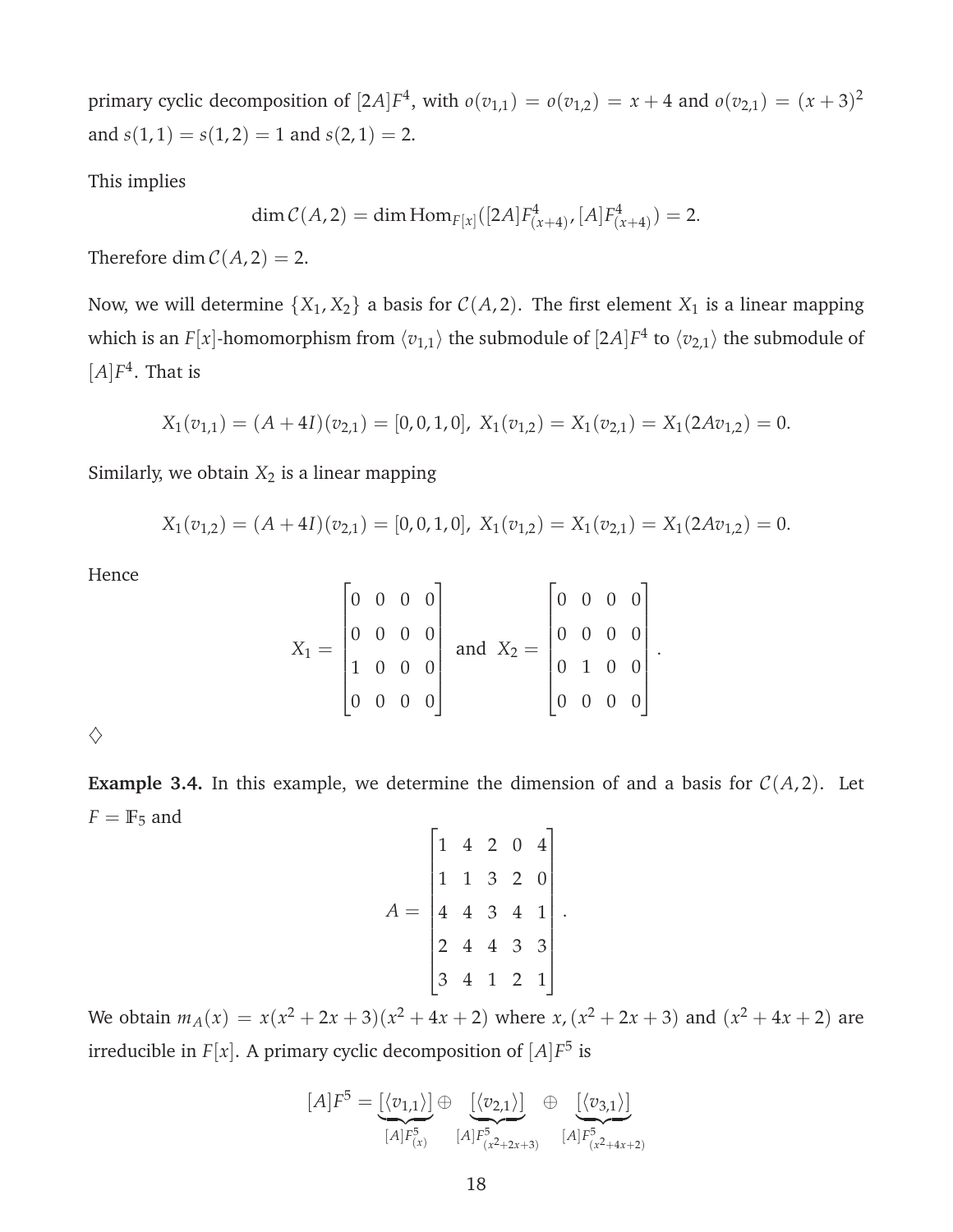where  $v_{1,1} = [1 \ 1 \ 4 \ 3 \ 3]^t$ ,  $v_{2,1} = [1 \ 0 \ 1 \ 1 \ 1]^t$ , and  $v_{3,1} = [1 \ 1 \ 0 \ 4 \ 0]^t$ ,  $o(v_{1,1}) = x$ ,  $o(v_{2,1}) =$  $x^2 + 2x + 3$ , and  $o(v_{3,1}) = x^2 + 4x + 2$ , and  $s(1,1) = 1$ ,  $s(2,1) = 1$ , and  $s(3,1) = 1$ . Further

$$
[2A]F^5 = \underbrace{[\langle v_{1,1} \rangle]}_{[2A]F^5_{(x)}} \oplus \underbrace{[\langle v_{2,1} \rangle]}_{[2A]F^5_{(x^2+4x+2)}} \oplus \underbrace{[\langle v_{3,1} \rangle]}_{[2A]F^5_{(x^2+3x+3)}}
$$

where  $o(v_{1,1}) = x$ ,  $o(v_{2,1}) = x^2 + 4x + 2$ , and  $o(v_{3,1}) = x^2 + 3x + 3$ , and  $s(1,1) = 1$ ,  $s(2,1) = 1$ , and  $s(3,1) = 1$ . This implies dim  $C(A,2) = 1 + 2 = 3$ . A basis of  $C(A,2)$  is of the form  ${X_1, X_2, AX_2}.$ 

Now, we will determine  $X_1$  and  $X_2$ . The first matrix  $X_1$  is a linear mapping which is an  $F[x]$ homomorphism from  $\langle v_{1,1}\rangle$  the submodule of  $[2A]F^5$  to  $\langle v_{1,1}\rangle$  the submodule of  $[A]F^5.$  That is

$$
X_1(v_{1,1}) = v_{1,1}, \ X_1(v_{2,1}) = X_1(2Av_{2,1}) = X_1(v_{3,1}) = X_1(2Av_{3,1}) = 0.
$$

The second matrix  $X_2$  is a linear mapping which is an  $F[x]$ -homomorphism from  $\langle v_{2,1} \rangle$  the submodule of  $[2A]F^5$  to  $\langle v_{3,1}\rangle$  the submodule of  $[A]F^5.$  That is

$$
X_2(v_{2,1})=v_{3,1}, X_2(2Av_{2,1})=Av_{3,1}=[0\ 0\ 4\ 3\ 0]^t, X_2(v_{1,1})=X_2(v_{3,1})=X_2(2Av_{3,1})=0.
$$

Hence

$$
X_1 = \begin{bmatrix} 1 & 0 & 3 & 1 & 0 \\ 1 & 0 & 3 & 1 & 0 \\ 4 & 0 & 2 & 4 & 0 \\ 3 & 0 & 4 & 3 & 0 \\ 3 & 0 & 4 & 3 & 0 \end{bmatrix}, X_2 = \begin{bmatrix} 0 & 3 & 4 & 3 & 4 \\ 0 & 3 & 4 & 3 & 4 \\ 2 & 2 & 2 & 4 & 2 \\ 4 & 1 & 0 & 0 & 0 \\ 0 & 0 & 0 & 0 & 0 \end{bmatrix}, \text{ and } AX_2 = \begin{bmatrix} 4 & 4 & 4 & 3 & 4 \\ 4 & 4 & 4 & 3 & 4 \\ 2 & 4 & 3 & 1 & 3 \\ 0 & 4 & 2 & 4 & 2 \\ 0 & 0 & 0 & 0 & 0 \end{bmatrix}.
$$

 $\diamondsuit$ 

### **4 Concluding remarks**

In this paper we have studied twisted centralizer codes and determined a basis and the dimension of the codes. Information about the dimension of a twisted centralizer code is very crucial from the viewpoint of coding theory, since the dimension of a linear code is one of the three important parameters of the code. By identifying a twisted centralizer code as an **F***q*[*x*]−module of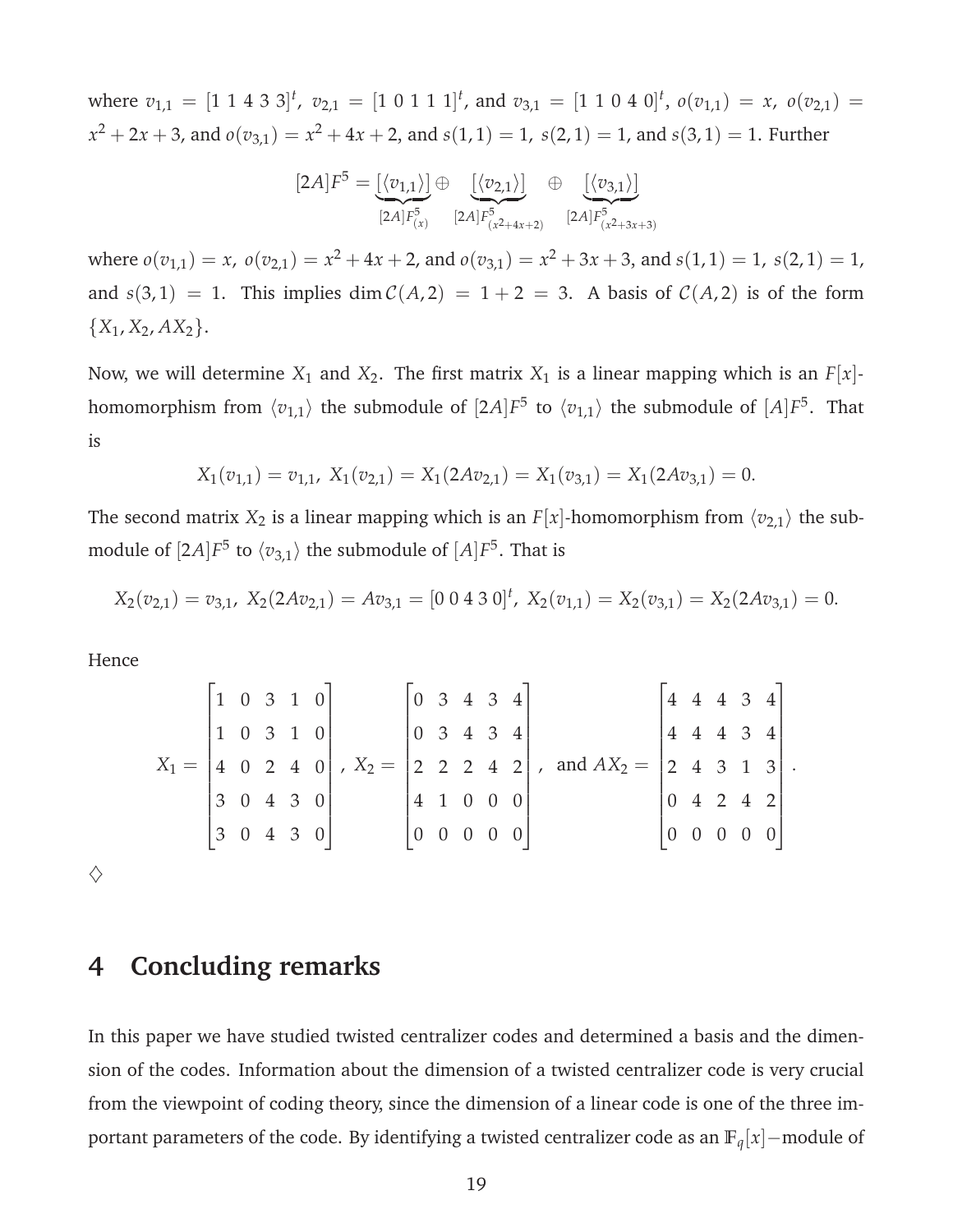homomorphisms, and also by using basic facts concerning structures of **F***q*[*x*]−module of homomorphisms we have reached our goal. Our module theory approach has helped us in determining a basis for and the dimension of a twisted centralizer code algorithmically.

This paper can open a new viewpoint in dealing with generalized twisted centralizer codes defined in [\[5\]](#page-20-2) by  $C(A, D) = \{X \in \mathbb{F}_q^{n \times n} : AX = XAD\}$ , where  $D \in \mathbb{F}_q^{n \times n}$ . As an example, it is easy to identify that a generalized twisted centralizer code  $C(A, D)$  is nothing but a module of homomorphisms from  $\mathbb{F}_q^n$  as  $\mathbb{F}_q[x]$ –module induced by *AD* to  $\mathbb{F}_q^n$  as  $\mathbb{F}_q[x]$ –module induced by *A*. By investigating some relationship between minimal polynomials of *AD* and *A* we should be able to identify some structures of generalized twisted centralizer codes. These results, which are in preparation, will be published in a separated paper.

# **Acknowledgements**

The authors thank two anonymous referees for their meticulous reading of the manuscript. Their suggestions have been very valuable in improving the presentation of the paper.

G.P. and D.S. are supported by *Institut Teknologi Bandung.* D.S. is also supported in part by *Kementerian Riset dan Teknologi/ Badan Riset dan Inovasi Nasional (Kemenristek/ BRIN),* Republic of Indonesia.

## <span id="page-19-1"></span>**References**

- <span id="page-19-0"></span>[1] A. Alahmadi, S. Alamoudi, S. Karadeniz, B. Yildiz, C. E. Praeger, and P. Solé. "Centraliser codes", *Linear Algebra and its Applications* 463 (2014) 68-77.
- <span id="page-19-2"></span>[2] A. Alahmadi, S.P. Glasby, C. E. Praeger, P. Solé, and B. Yildiz, "Twisted centralizer codes", *Linear Algebra and its Applications* 524 (2017) 235-249.
- [3] A. Alahmadi, S.P. Glasby, and C. E. Praeger, "On the dimension of twisted centralizer codes", *Finite Fields and Their Applications* 48 (2017) 43-59.